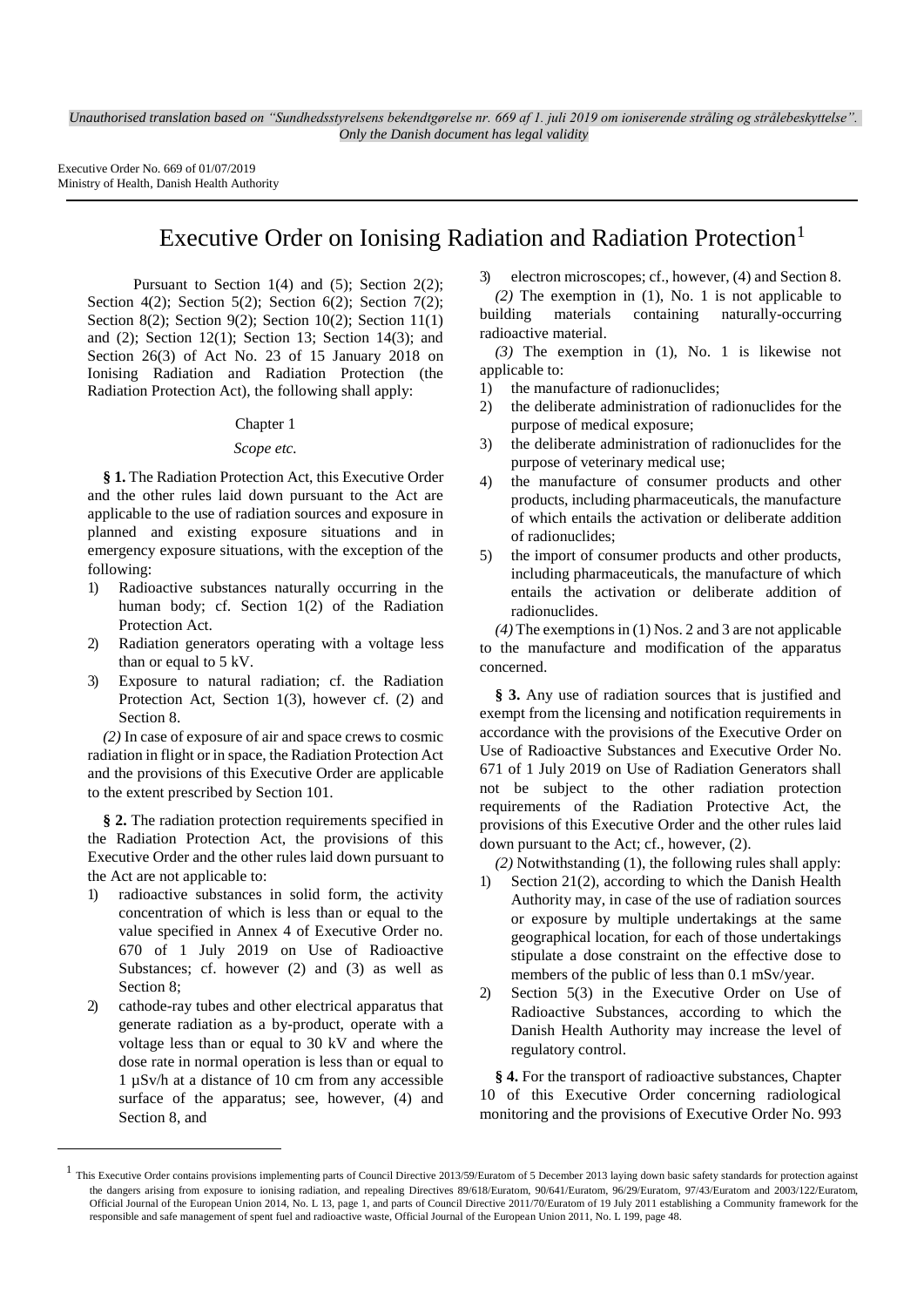of 5 December 2001 on Transport of Radioactive Substances shall apply. Further, Sections 11-13 of this Executive Order concerning responsibility shall likewise apply.

**§ 5.** For import and export of radioactive material except for radioactive waste; cf. Section 6, Section 19(1), Nos. 2 and 3, and (2) of the Executive Order on Use of Radioactive Substances and the provisions of Council Regulation No. 1493/93/Euratom of 8 June 1993 on transfers of radioactive substances between Member States shall apply.

*(2)* For import or export of consumer products, the manufacture of which entails the activation or intentional addition of radionuclides, the prohibitions of Sections 3 and 4 of the Executive Order on Use of Radioactive Substances must also be complied with. In addition, the licensing requirements of Section 6(3) in the Executive Order on Use of Radioactive Substances shall apply to the import of consumer products and other products, including pharmaceutical products, the manufacture of which entails the activation or deliberate addition of radionuclides.

**§ 6.** For the import, export and transit of radioactive waste, the provisions of Executive Order No. 672 of 1 July 2019 on Executive Order on Transboundary Shipments of Radioactive Waste and Spent Nuclear Fuel, and Section 19 of the Executive Order on Use of Radioactive Substances shall apply.

**§ 7.** For transfer of radioactive materials, Section 19(1), No. 1 and (2), and Sections 20 and 21 of the Executive Order on Use of Radioactive Substances shall apply. In addition, the following provisions of the same Executive Order must be complied with:

- 1) Section 16 on records of transfer of radioactive material;
- 2) Section 18 on documentation of transfer of radioactive waste; and
- 3) Section 23 on conclusion of an agreement with the manufacturer of a high-activity sealed source regarding the final transfer of the radiation source to that manufacturer.

*(2)* For transfer of consumer products, the manufacture of which entails the activation or intentional addition of radionuclides, the prohibitions of Sections 3 and 4 of the Executive Order on Use of Radioactive Substances must additionally be complied with. Furthermore, the provisions of the same Executive Order in Section 5(1) and Section 8(2) apply at the level of regulatory control.

**§ 8.** The Danish Health Authority may determine that provisions of the Radiation Protection Act in this Executive Order and in the other rules laid down pursuant to the Act shall be applicable in whole or in part to exposure to natural radiation in controllable situations or to the use of radiation sources that are exempt pursuant to Section 1(1), No. 3 or Section 2, respectively, if the Danish Health Authority deems that such exposure cannot be disregarded or if such use is not justified from the point of view of radiation protection.

**§ 9.** The Danish Health Authority may determine that use of radiation sources or exposure shall be exempted in whole or in part from the provisions of the Radiation Protection Act in this Executive Order and in the other rules laid down pursuant to the Act, if it deems that such use is justified or if such exposure may be disregarded from a radiation protection point of view.

### Chapter 2

### *Definitions*

**§ 10.** In this Executive Order, the following definitions shall apply:

- 1) Facility: Interiors, including laboratories, radiography rooms and storage and refuse rooms and their associated structural elements constructed and fitted out to provide radiation protection from the use of radiation sources, and vehicles constructed and fitted to provide radiation protection from the use of radiation sources.
- 2) Employer: A natural or legal person who allows its workers to engage in the use of radiation sources or allows its workers to be exposed to ionising radiation; cf. Section 2(1), No. 3 of the Radiation Protection Act.
- 3) Worker: Any person who, regardless of any underlying contractual relationship, is engaged in a worker-like situation; cf. Section 3(1) of the Radiation Protection Act.
- 4) Public exposure: The exposure of individuals, excluding any occupational or medical exposure.
- 5) Treatment: Medical exposure, the purpose of which is the cell-killing effect of ionising radiation for both curative and palliative purposes.
- 6) Exposure of individuals for non-medical imaging purposes: Any intentional exposure of individuals for imaging purposes in which the primary purpose of the exposure is not to benefit the health of the subject exposed, e.g. for forensic, insurance or security purposes.
- 7) Use:
	- a) Manufacture, processing, holding, import, export, transfer, handling, application, control, third-party inspection, storage, disposal, recycling, reuse, discharge and transport of radioactive substances; cf. Section 3, No. 2, Letter a of the Radiation Protection Act.
	- b) The manufacture of radiation generators where the process generates ionising radiation, the modification of radiation generators which may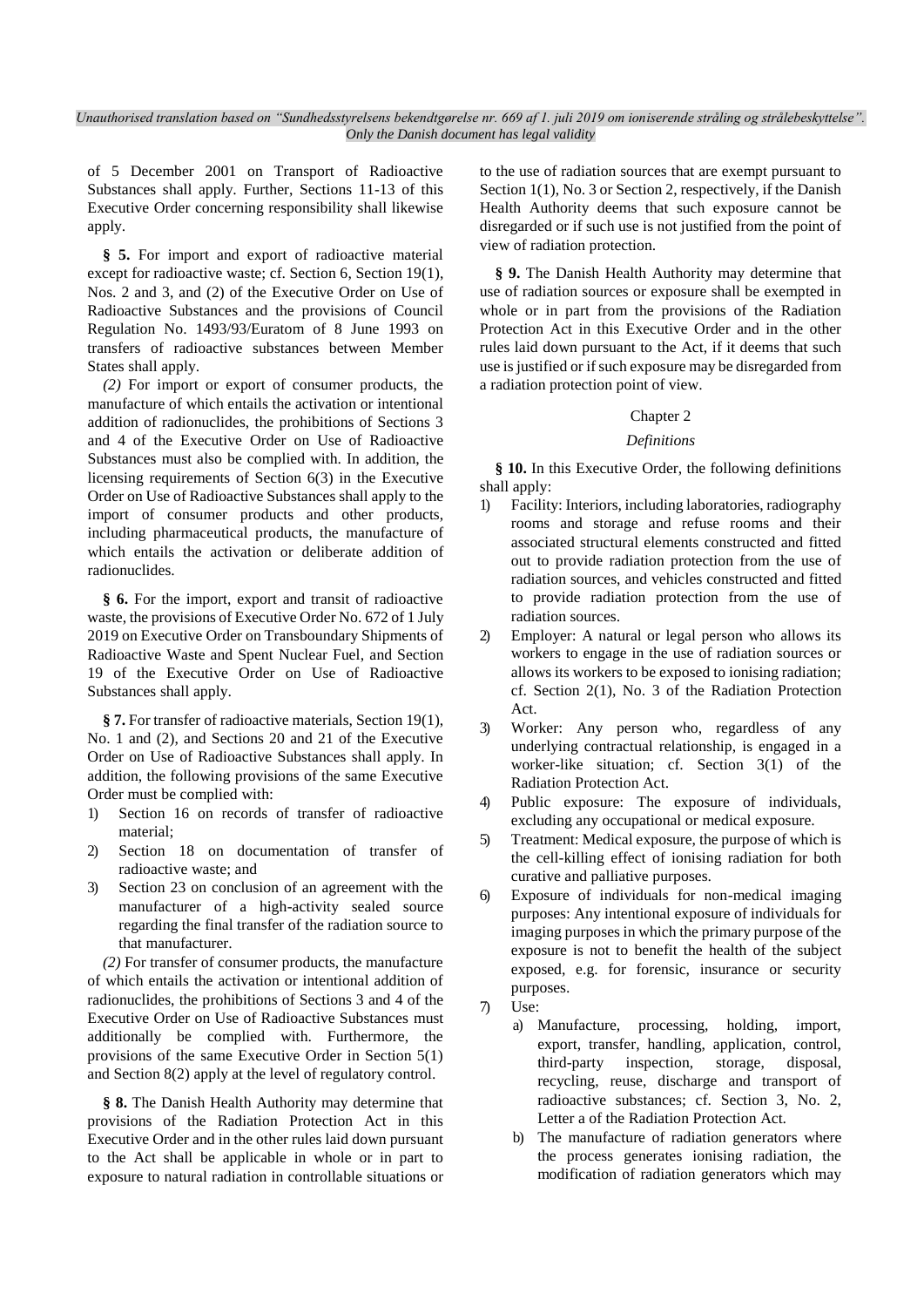affect matters related to radiation protection, and the installation, application, control and thirdparty inspection of radiation generators; cf. Section 3, No. 2, Letter b of the Radiation Protection Act.

- 8) Building material: A construction product which will be or is incorporated permanently in a building or parts thereof, and where the performance of this product affects the performance of the building with regard to exposure of its occupants to ionising radiation.
- 9) Diagnostic reference levels: Dose levels in medical radiodiagnostic or interventional radiology practices, or levels of activity for radiopharmaceuticals in typical examinations for groups of standard-sized patients for broadly defined types of radiation sources and equipment.
- 10) Dosimetry service: A body or an individual with the competence to calibrate, read or interpret personal dosemeters and to make a dose determination based on a personal dosemeter or to measure radioactivity in the human body or in biological samples, or to assess doses.
- 11) Dose constraint: An upper value of individual dose delivered by a radiation source in a planned exposure situation and which provides a basis for optimisation of radiation protection.
- 12) Dose limit: The value of the effective dose or the equivalent dose in a specified period which may not be exceeded for an individual.
- 13) Radiological monitoring programme: Individual radiological monitoring that is not based on the use of a personal dosemeter, including measurement of biological specimens from the individual, measurement of the individual in a whole body counter or for assessment of doses based on an estimate made on the basis of individual measurements obtained from other exposed workers, based on the results of workplace monitoring or on the basis of calculation methods.
- 14) Operational limits and conditions: A specification of an acceptable range for critical parameters in order to thereby indicate when corrective action is required.
- 15) Effective dose: The sum of the weighted equivalent doses in all the tissues and organs of the body from internal or external exposure; cf. Annex 4.
- 16) Technical safety inspection: Regular inspection to ensure that radiation generators and sealed sources and facilities and equipment are in a satisfactory technical state from a safety perspective.
- 17) Existing exposure situation: An exposure situation that already exists when a decision on its control has to be taken and which does not call or no longer calls for urgent measures to be taken.
- 18) Export: The shipment of radioactive material from Denmark to another country.
- 19) Outside worker: An exposed or other worker who performs work for an undertaking, cf. No. 63, that is not that worker's employer.
- 20) External exposure: Exposure of the body to radiation sources outside the body.
- 21) Member of the public: An individual who may be subject to public exposure.
- 22) Occupational exposure: The exposure incurred by a worker from the use of radiation sources or from exposure in the undertaking that worker performs work for. For an individual pursuing a programme of vocational education of at least two years' duration which is governed by or pursuant to legislation and in which the use of radiation sources or exposure is an essential component of that programme, the exposure which that individual incurs from the use of radiation sources or exposure during the education is regarded as occupational exposure.
- 23) Emergency occupational exposure: The exposure incurred by emergency workers in the event of an emergency exposure situation.
- 24) Consumer product: A device or manufactured item into which one or more radionuclides have intentionally been incorporated or produced by intentional activation, or which generates ionising radiation, and which is manufactured for the purpose of making the device or item available to, or marketing the device or item to, consumers.
- 25) Import: The shipment of radioactive material to Denmark from another country.
- 26) Individual radiological monitoring: Determination of the effective dose or equivalent dose incurred by an individual, by means of a personal dosemeter or based on a radiological monitoring programme.
- 27) Emergency workers: Any individual having a defined role in an emergency and who might be exposed to radiation as a result of taking action in response to the emergency, including volunteers who have been instructed on their role in advance.
- 28) Internal exposure: Exposure of the body to radiation sources within the body.
- 29) Ionising radiation: Particles, including photons, capable of causing ionisation in substances directly or indirectly, but in the case of electromagnetic radiation, only radiation with a wavelength of 100 nm or less; cf. Section 3, No. 3 of the Radiation Protection Act.
- 30) Clinically responsible practitioner: An individual with medical education who possesses the requisite qualifications for assuming clinical responsibility for a medical exposure.
- 31) Constancy testing: Regular testing performed during medical use of radiation sources to ensure that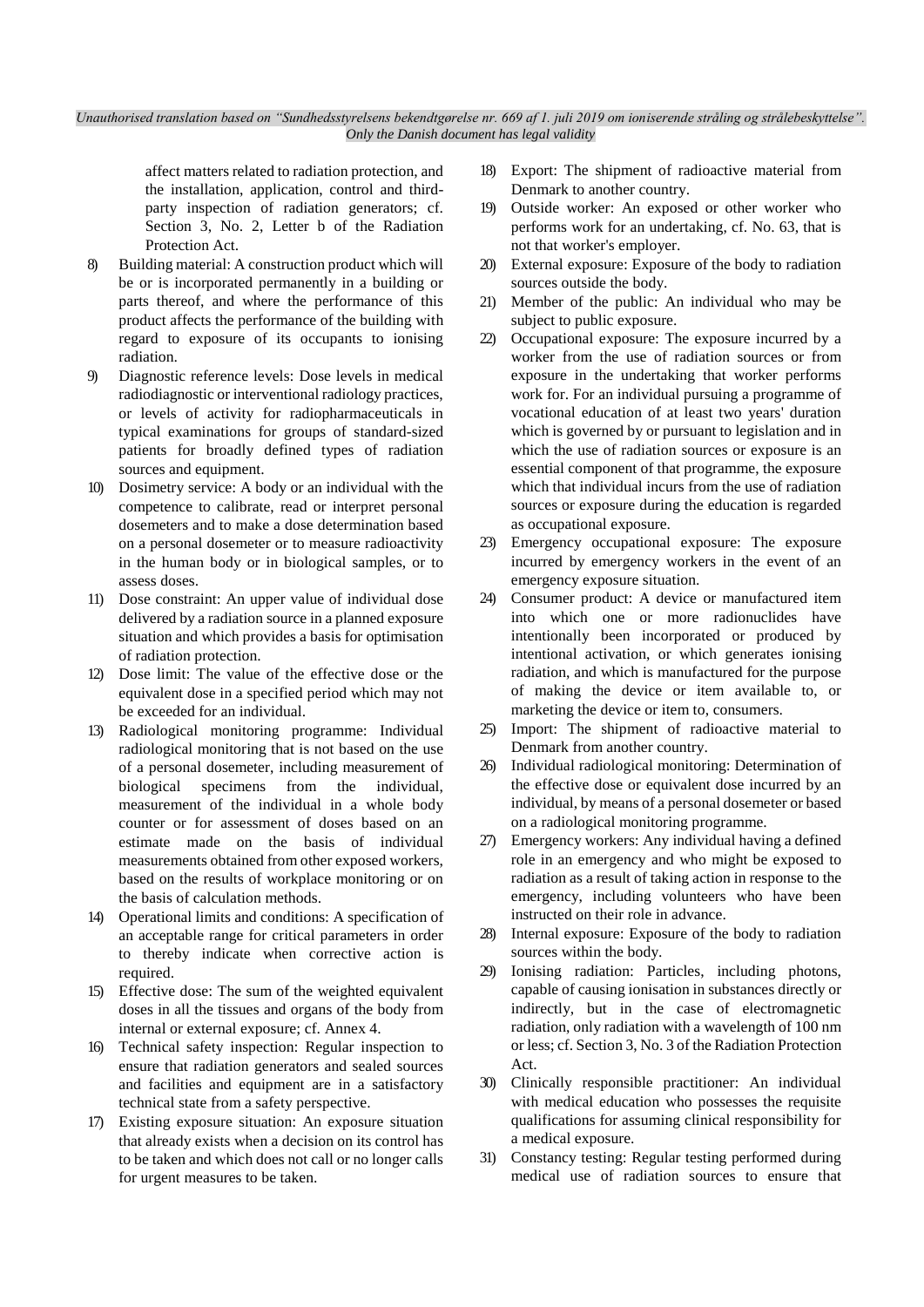selected parameters for the radiation source and equipment constantly remain within the predetermined range.

- 32) Quality assurance: All planned and systematic actions, including quality control, necessary to provide adequate assurance that a radiation source, a facility, equipment, a system or component or a procedure will perform satisfactorily in compliance with agreed standards; cf. Section 3, No. 4 of the Radiation Protection Act.
- 33) Medical exposure: Exposure incurred by patients or asymptomatic individuals as part of their own medical or dental diagnosis or treatment which is intended to benefit their health, exposure incurred by carers and comforters in connection with this as well as the exposure incurred by volunteers in connection with medical or biomedical research; cf. Section 3, No. 5 of the Radiation Protection Act.
- 34) Acceptance testing: Testing carried out for the purposes of medical use of radiation sources at the time of commissioning and after any modifications and repairs, to ensure that the radiation source and equipment conform to the pre-defined specifications and applicable operational limits and conditions.
- 35) Natural radiation: Cosmic radiation and ionising radiation from naturally-occurring radioactive materials which have not been affected by human activity; cf. Section 3, No. 6 of the Radiation Protection Act.
- 36) Emergency exposure situation: A situation of exposure due to an emergency.
- 37) Emergency: A non-routine situation involving a radiation source and necessitating prompt action primarily to mitigate:
	- a) serious adverse consequences for human health and safety, quality of life, property or the environment, or
	- b) a hazard that could give rise to such serious adverse consequences.
- 38) Carers and comforters: Individuals who, other than in the course of their occupation, knowingly and voluntarily incur an exposure to ionising radiation by attending to and comforting individuals undergoing or having undergone medical exposure. This includes the next of kin, including children, of individuals undergoing or having undergone medical exposure.
- 39) Transfer: Any reassignment of responsibility for radioactive material between undertakings, including between manufacturers and distributors.
- 40) Shipment: All measures necessary for the physical relocation of radioactive material from one country to another country.
- 41) Personal dosemeter: A device worn by an individual worker for determination of the effective dose or

equivalent dose incurred by that individual.

- 42) Planned exposure situation: An exposure situation that arises from the planned use of a radiation source or the planned exposure to ionising radiation in an existing exposure situation. A planned exposure situation may include both normal and potential exposures.
- 43) Radioactive waste: Radioactive material for which no further use is foreseen.
- 44) Radioactive material: A radioactive substance with activity or activity concentration that cannot be disregarded from a radiation protection point of view.
- 45) Radioactive substance: A substance containing one or more radionuclides; cf. Section 3, No. 7 of the Radiation Protection Act.
- 46) Radiological monitoring: Continual or periodic determination and assessment of:
	- a) the dose rate, radiation type or radiation quality in relation to facilities and areas, etc., or
	- b) volume, mass or surface-specific activity or the activity concentration of radionuclides in relation to individuals, the environment, areas, interiors, objects, raw materials, products, points of discharge, etc.
- 47) Radon: The radionuclide Rn-222 and, as appropriate, its progeny.
- 48) Reference level: The level of effective dose or equivalent dose or activity concentration above which, in an emergency exposure situation or in an existing exposure situation, it is judged inappropriate to allow exposures to occur as a result of that exposure situation, even though it is not a limit that may not be exceeded.
- 49) Safety assessment: An assessment of all aspects of an undertaking's specific use of radiation sources or exposure of relevance for safety and radiation protection.
- 50) Performance testing: Regular testing carried out for the purposes of medical use of radiation sources to ensure that the radiation source and equipment continue to conform to the pre-defined specifications and applicable operational limits and conditions.
- 51) Radiation protection: Arrangements for protection against ionising radiation, including prevention of emergencies, accidents and incidents as well as remediation of the consequences thereof.
- 52) Radiation source: A radioactive substance or a radiation generator; cf. Section 3, No. 8 of the Radiation Protection Act.
- 53) Exposed worker: A worker in an undertaking that uses radiation sources, where the worker is directly involved in, or performs, work necessary for that use, or a worker who is subjected to planned exposure to ionising radiation in an existing exposure situation and whose presence is necessary.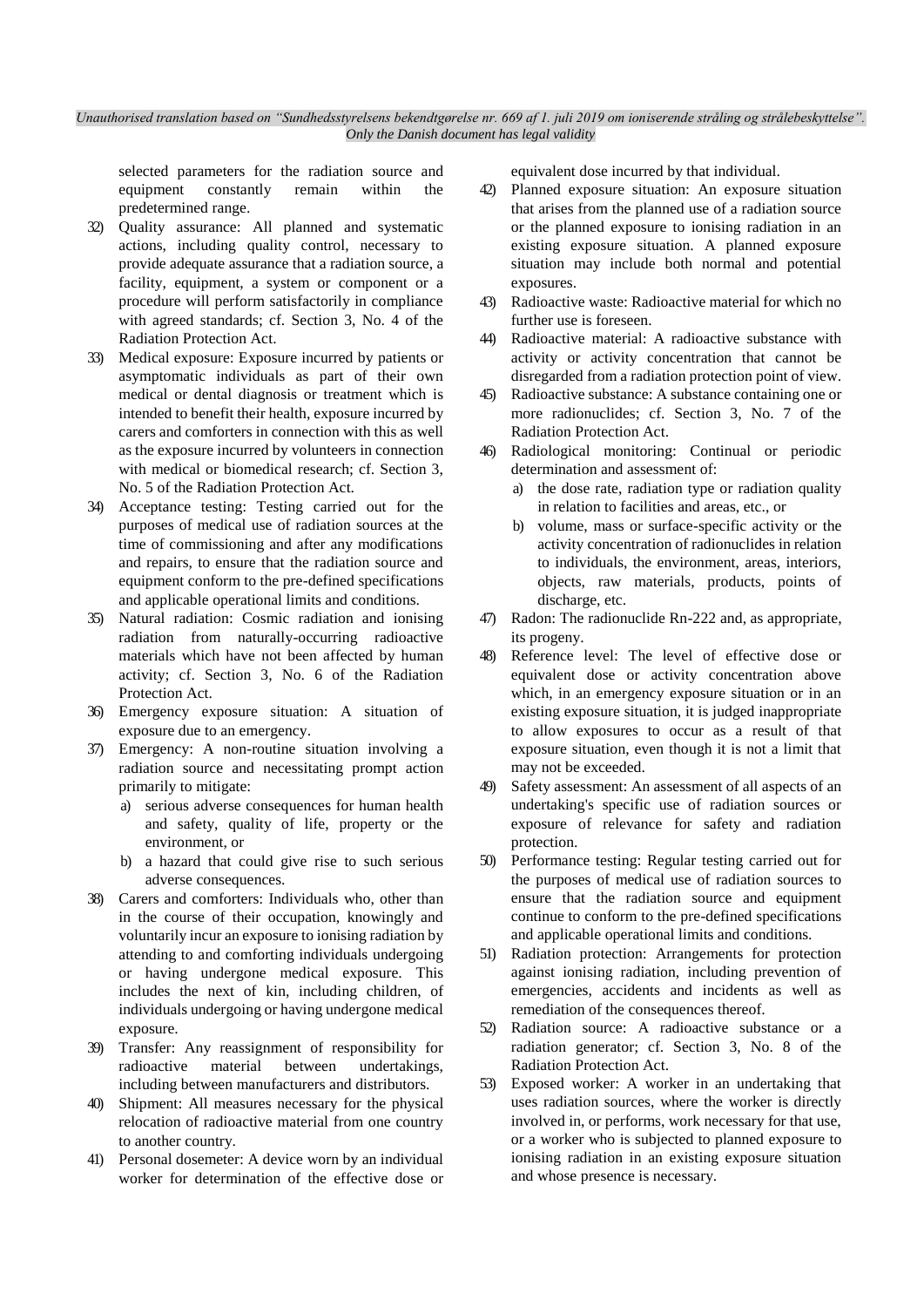- 54) Exposure: Exposure to ionising radiation; cf. Section 3, No. 9 of the Radiation Protection Act.
- 55) Radiation: Ionising radiation; cf. No. 29.
- 56) Radiation generator: A device capable of generating ionising radiation; cf. Section 3, No. 10 of the Radiation Protection Act.
- 57) Transit: The shipment via Denmark of radioactive material from a country outside the European Union to another country outside the European Union.
- 58) Transport: The transportation and any operation involving loading, unloading, transit storage and handling on Danish territory. Transport therefore includes transportation to and from Danish consignors and consignees and transportation transiting via Danish territory.
- 59) Equipment: The supplementary material necessitated by the use of radiation sources or exposure, including containers, measurement instruments and other measuring equipment, imaging systems and material for radiation protection, including personal protective equipment.
- 60) Accidental exposure: An exposure of individuals as a result of an emergency, accident or incident, excluding the exposure of emergency workers providing emergency response.
- 61) Examination: Medical exposure arising from screening, diagnostics, intervention as well as planning, guiding and verification procedures.
- 62) Unintended exposure: Exposure that significantly exceeds that incurred by persons and the environment through correct use of radiation sources, and medical exposure that is significantly different from the medical exposure intended for a given purpose; cf. Section 3, No. 11 of the Radiation Protection Act.
- 63) Undertaking: A natural or legal person who owns, rents, leases, borrows or otherwise holds right of use of a radioactive substance or is responsible for an area exposed to ionising radiation, cf. Section 2(1), No. 1 of the Radiation Protection Act, or who is responsible for the use of a radiation source, cf. Section 2(1), No. 2 of the Radiation Protection Act.
- 64) Equivalent dose: The average absorbed dose in any tissue or organ weighted for the type and quality of ionising radiation; cf. Annex 4.
- 65) Other worker: A worker who is not an exposed worker in an undertaking that uses radiation sources or is responsible for exposure; cf. No. 53.

#### Chapter 3

#### *Responsibility*

**§ 11.** The responsibility for compliance with the requirements pursuant to the Radiation Protection Act, this Executive Order and other rules established pursuant to the Act rests with the undertaking, including where the undertaking is responsible as an employer; cf. however Sections 12-14.

*(2)* In cases where multiple undertakings bear a responsibility, they must each be independently responsible.

**§ 12.** In relation to an outside worker, that worker's employer is responsible for compliance with:

- the requirements for providing the worker with information and obtaining their consent in case of special occupational exposure; cf. Section 26(2),
- 2) the requirements regarding the worker's instruction concerning the necessity of early notification of pregnancy and breast-feeding; cf. Section 45(1), No. 6,
- 3) the requirement to disclose the results of radiological monitoring, etc. to the worker; cf. Section 84;
- 4) the requirement for notification of the Danish Health Authority in case of elevated doses; cf. Section 85;
- 5) the requirement for documentation of doses, etc.; cf. Section 86; and
- 6) the requirement for notification of individual radiological monitoring results to the Danish Health Authority's Personal Dose Registry ("SRP"); cf. Section 87.

*(2)* In relation to an outside worker, that worker's employer also has the responsibility for categorisation of that worker; cf. Sections 38-41, and the worker's employment in accordance with Sections 42 and 43, but the undertaking must verify that the categorisation is commensurate with the doses the outside worker is likely to receive within the undertaking and that the worker's employment is compliant with Sections 42 and 43.

**§ 13.** In relation to an outside worker, that worker's employer and the undertaking are each independently responsible for compliance with:

- 1) the requirements regarding justification, optimisation and dose limitation; cf. Chapter 2 of the Radiation Protection Act, the relevant provisions of Chapter 4- 6 of this Executive Order, and relevant provisions in the Executive Order on Use of Radioactive Substances and the Executive Order on Use of Radiation Generators;
- 2) the requirements regarding provision of information to workers and their training, instruction, knowledge, skills, competences and so forth; cf. Section 45(1), Nos. 1-4 and (2), and Section 46 of this Executive Order and relevant provisions in the Executive Order on Use of Radioactive Substances and the Executive Order on Use of Radiation Generators;
- 3) the requirements regarding radiological monitoring in compliance with Sections 78, 79 and 81, and relevant provisions of the Executive Order on Use of Radioactive Substances and the Executive Order on Use of Radiation Generators.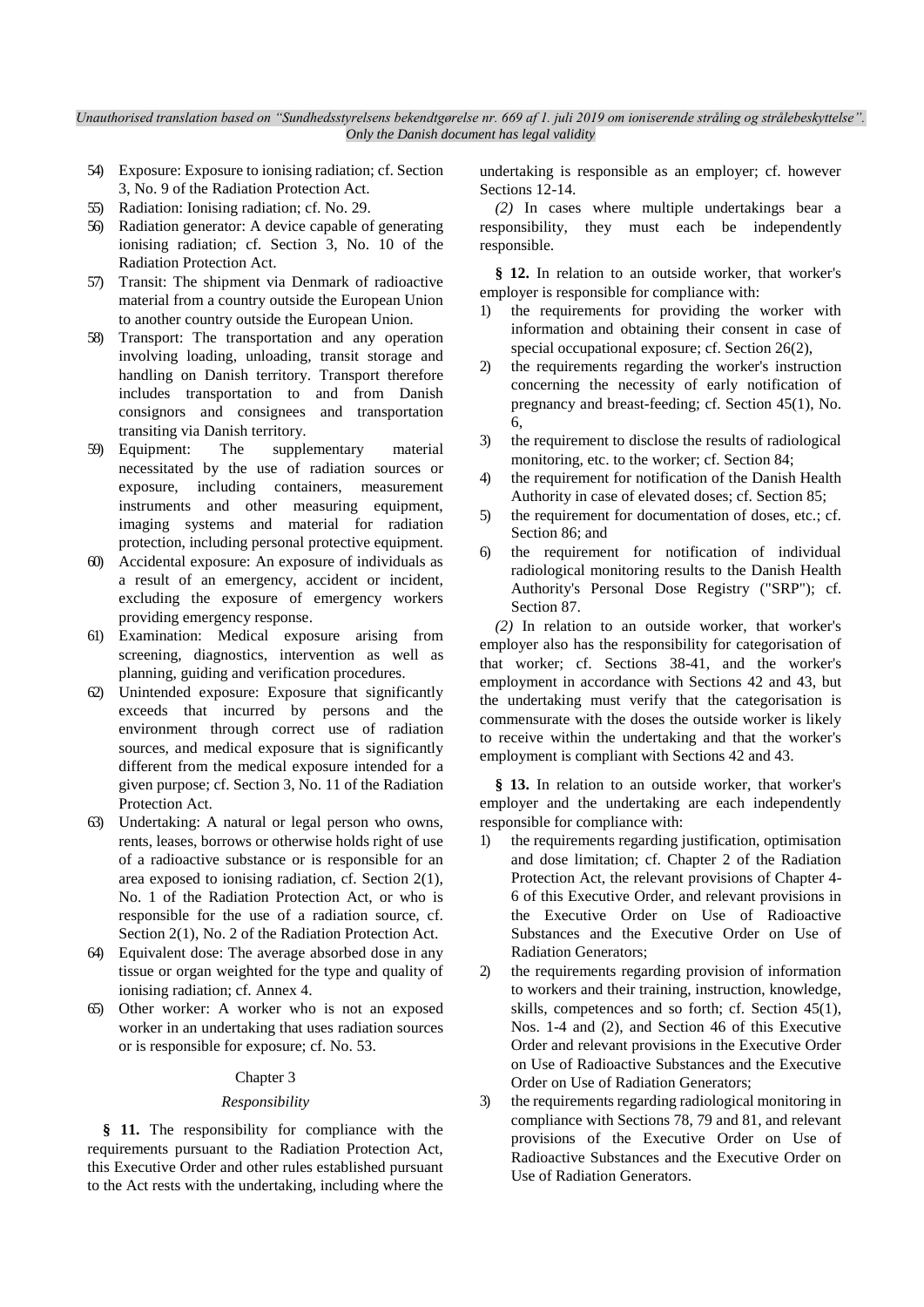*(2)* The undertaking's responsibility pursuant to (1) comprises the aspects of outside worker radiation protection directly associated with such workers' specific work within the undertaking.

**§ 14.** In relation to emergency workers, responsibility for compliance with the provisions of the Radiation Protection Act and of rules laid down pursuant to that Act for the purposes of worker protection rests with the respective employer.

**§ 15.** Responsibility for compliance with the provisions of the Radiation Protection Act and of Section 101 regarding the exposure of air and space crews to cosmic radiation in flight or in space rests with the employer concerned.

### Chapter 4

### *Justification*

**§ 16.** The use of radiation sources and exposure must take place solely if the health, financial, societal or other benefits of that use or exposure outweigh any detriment (justification); cf. Section 4(1) of the Radiation Protection Act.

*(2)* In advance of the introduction of radiation sources or practices differing significantly from existing ones, their justification must be sufficiently assessed.

*(3)* Assessment of the justification must include consideration of the options for using alternative techniques either not based on radiation or based on exposure from radiation generators as opposed to radioactive material.

*(4)* Assessment of the justification for use of radioactive material must include consideration of the radionuclide, the activity, whether the source is sealed or not, the sensitivity of any detection systems and the possibility for radiological monitoring.

*(5)* Assessment of the justification for medical exposure must consider the age and state of health of the patient or individual as well as the anticipated benefit. If it cannot be ruled out that a patient or individual is pregnant, the risk to the foetus must be included in the deliberations on justification.

*(6)* Any medical exposure of an asymptomatic individual to be performed for the early detection of disease may be carried out solely under a health screening programme or after specific documented individual justification.

*(7)* The justification must be reviewed when new evidence concerning the efficacy or detriments of radiation sources or techniques becomes available or when new evidence becomes available on techniques that are not based on radiation or are associated with reduced detriments.

**§ 17.** The Danish Health Authority may assess and

determine whether use of radiation sources or exposure are justified.

#### Chapter 5

#### *Optimisation, etc.*

**§ 18.** The use of radiation sources and exposure must take place solely if the likelihood and magnitude of exposure, including the number of individuals exposed, are as low as reasonably achievable taking into account the current state of technical knowledge and economic and societal factors (optimisation); cf. Section 5(1) of the Radiation Protection Act.

*(2)* In the case of examinations, doses must be kept as low as reasonably achievable taking into account the intended diagnostic benefits.

*(3)* The target volume in radiotherapy and the therapeutic dose and the activity administered in nuclear medical treatment must be determined individually, and exposure of tissue, including non-target-volume organs at risk must be as low as reasonably achievable and consistent with the intended purpose of the treatment.

*(4)* If, in connection with a medical exposure, it cannot be ruled out that a patient or individual is pregnant, the risk to the foetus must be included in the deliberations on optimisation.

**§ 19.** The Danish Health Authority may assess and determine whether use of radiation sources or exposure are optimised.

**§ 20.** In advance of any use of radiation sources or exposure subject to licensing under the provisions of rules laid down pursuant to the Radiation Protection Act, the undertaking must compile a safety assessment commensurate with the nature, scale and complexity of the undertaking's use of radiation sources or exposure.

*(2)* The assessment must be updated continuously to ensure that it reflects the undertaking's current use of radiation sources or exposure at any given time.

**§ 21.** An undertaking's use of radiation sources or exposure at the same geographical location must be subject to a dose constraint on the effective dose to members of the public not exceeding 0.1 mSv/year; cf. however, (2).

*(2)* Where the use of radiation sources or exposure by multiple undertakings may affect the same member of the public at the same geographical location, the Danish Health Authority may, for each of those undertakings, stipulate a lower dose constraint than that defined in (1).

**§ 22.** An undertaking's use of radiation sources or exposure must be subject to a dose constraint on the effective dose to other workers within the undertaking not exceeding 0.3 mSv/year.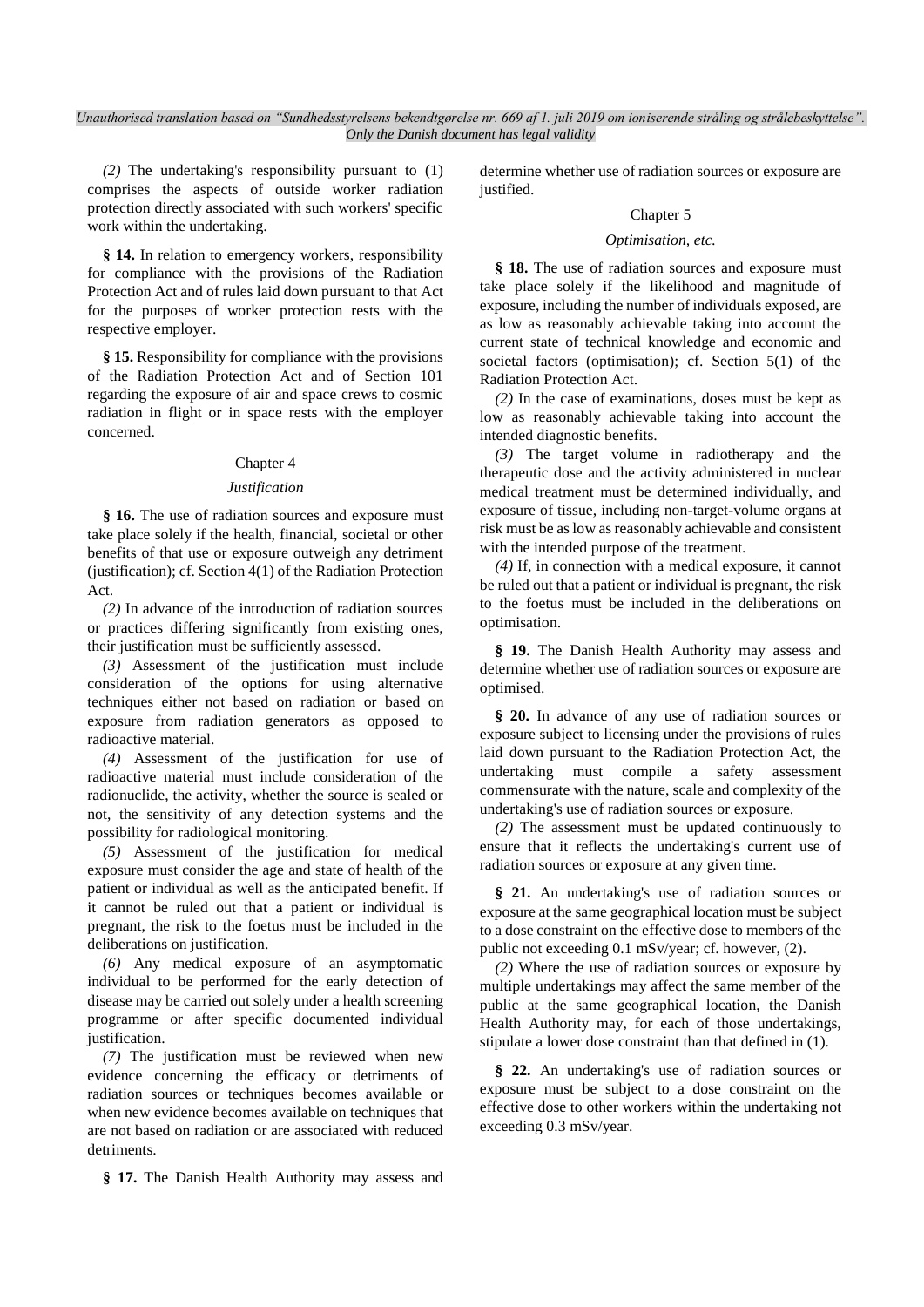### Chapter 6

### *Dose limitation*

#### *Dose limits, etc. for occupational exposure*

**§ 23.** Occupational exposure must be subject to the dose limits for the effective dose and equivalent dose set out in Annex 1.

*(2)* In special circumstances, the Danish Health Authority may authorise an effective dose of up to 50 mSv/year for an exposed worker aged 18 years or over, provided that the average annual dose over any five consecutive years does not exceed 20 mSv/year.

*(3)* In special circumstances, the Danish Health Authority may authorise an equivalent dose of up to 50 mSv/year to the lens of the eye for an exposed worker aged 18 years or over, provided that the average annual dose over any five consecutive years does not exceed 20 mSv/year.

**§ 24.** The equivalent dose to a foetus from maternal occupational exposure must be kept as low as reasonably achievable and, following notification of the pregnancy to the employer, must not exceed 1 mSv.

**§ 25.** If occupational exposure causes one of the dose limits in Annex 1 to be exceeded, the worker concerned must not perform further work involving the use of radiation sources or exposure without the Danish Health Authority's authorisation.

#### *Dose limits, etc. for special occupational exposure*

**§ 26.** For specific time-limited work, the Danish Health Authority may, in special circumstances, authorise doses to exposed category A workers; cf. Section 39, which exceed the dose limits for occupational exposure pursuant to Section 23.

*(2)* The exercise of (1) is conditional on the affected workers being informed in advance of the attendant risks of the work and the precautions to be taken during its performance and on having consented to participating in the work.

*(3)* Workers for whom special dose limits have been authorised pursuant to (1) are not excluded from their usual occupation.

### *Dose limits and reference levels, etc. for emergency occupational exposure*

**§ 27.** Doses to emergency workers must be kept as low as reasonably achievable and should, as far as possible, not exceed the dose limits for occupational exposure; cf. Section 23.

**§ 28.** In cases where it is not feasible to remain within the dose limit for the effective dose for occupational exposure, a reference level for the effective dose of 100 mSv applies.

**§ 29.** In exceptional situations, in order to save life, prevent severe radiation-induced health effects, or prevent the development of catastrophic conditions, the Danish Health Authority may authorise a higher reference level for the effective dose, though not exceeding 500 mSv.

*(2)* In circumstances comprised by (1), emergency workers must be specifically instructed concerning the work and clearly and comprehensively informed of the health risks associated with the entailed actions, the protective measures available, and that their participation in the actions is voluntary.

**§ 30.** An exposed worker who has incurred emergency occupational exposure exceeding the dose limits in Section 23 may continue in their usual occupation, but the Danish Health Authority must authorise the conditions for their occupational exposure.

*(2)* Emergency workers who in the course of actions have incurred effective doses exceeding 100 mSv may not participate in further actions unless authorised to do so by the Danish Health Authority.

#### *Dose limits and reference levels, etc. for public exposure*

§ 31. Public exposure from undertakings' use of radiation sources and exposure must be subject to the dose limits for the effective dose and equivalent dose set out in Annex 1.

**§ 32.** Emergency exposure situations and subsequent existing exposure situations must be subject to the reference levels set by the Danish Health Authority as necessary in the specific circumstances.

#### Chapter 7

#### *Designated expert individuals*

### *Radiation Protection Officers, Radiation Protection Experts and Medical Physics Experts*

**§ 33.** An undertaking subject to the licensing or notification requirement or which is the registrant of a facility in accordance with rules laid down pursuant to the Radiation Protection Act must, commensurate with the nature, scale and complexity of its use or exposure, have at its disposal one or more Radiation Protection Officers. The Radiation Protection Officer must, within their field of expertise, monitor and assist in maintaining the radiation protection of workers and members of the public entailed by the undertaking's use of radiation sources or exposures. The Radiation Protection Officer's tasks comprise, as a minimum, the areas set out in Annex 2.

*(2)* An undertaking with an obligation pursuant to Section 20 for compiling a safety assessment must, commensurate with the nature, scale and complexity of the undertaking's use of radiation sources or exposure consult a radiation protection expert concerning radiation protection arrangements of relevance to the undertaking.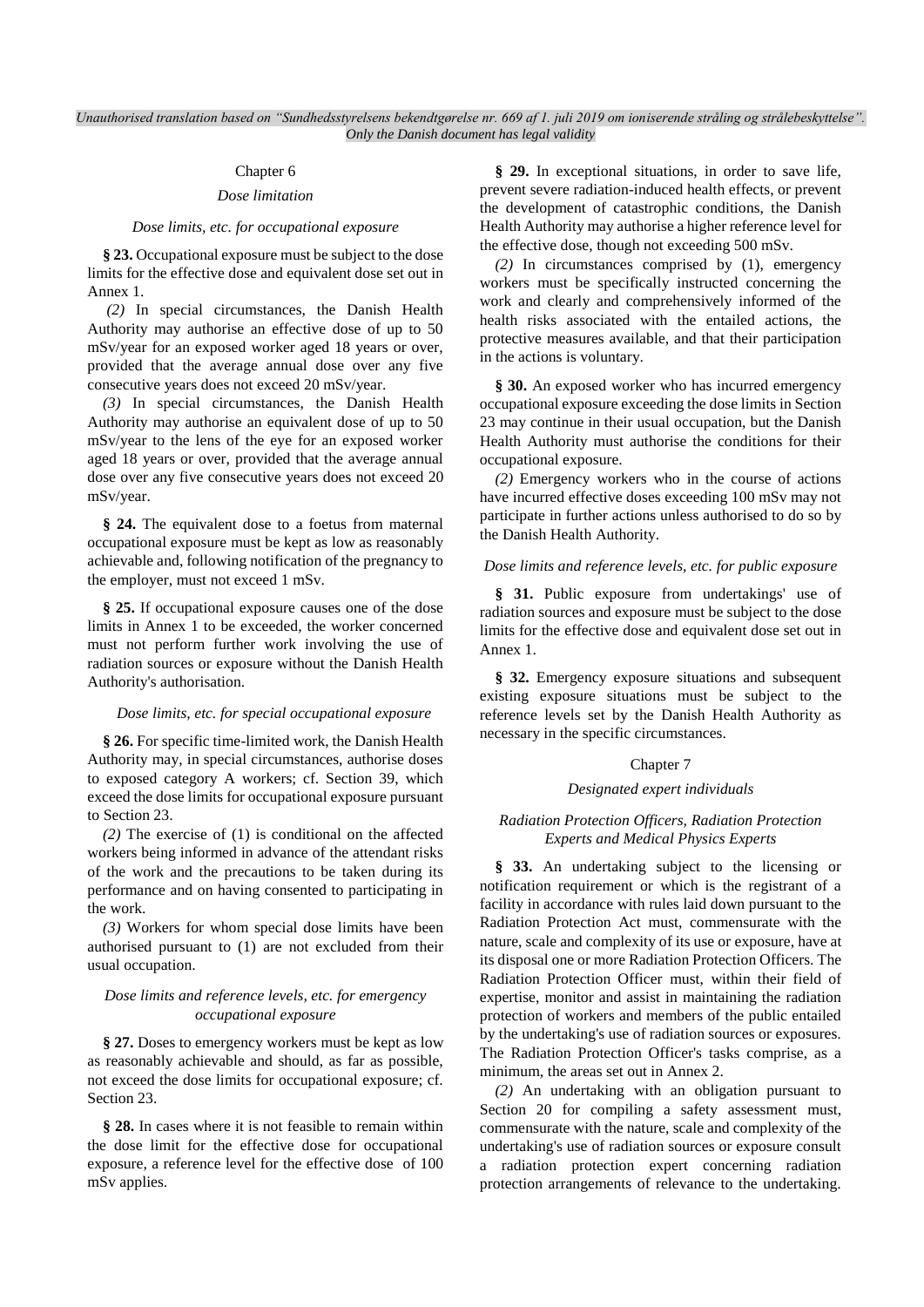The Radiation Protection Expert must, within the field of competence, advise the undertaking on facilitating the planned use of the undertaking's radiation sources or exposure and on issues from a radiation protection point of view associated with emergencies, accidents and incidents, with regard for workers and members of the public. The Radiation Protection Expert's tasks comprise as a minimum the areas set out in Annex 2.

*(3)* For the purposes of medical exposures, an undertaking subject to the licensing requirements, must in addition to the foregoing have one or more medical physics experts at its disposal at any time. The medical physics expert must, within the field of competence, advise on medical radiation physics and radiation sources, etc., and ensure the performance of dosimetry, including measurements for evaluation of doses incurred by patients and individuals subject to medical exposure.

*(4)* An undertaking may retain multiple radiation protection officers, radiation protection experts or medical physics experts who collectively possess the expertise needed for the undertaking's use of radiation sources or exposure.

#### *Approval of designated expert individuals*

**§ 34.** Radiation protection officers, radiation protection experts and medical physics experts must be authorised by the Danish Health Authority.

*(2)* Authorisation entails that the radiation protection officer, radiation protection expert and medical physics expert satisfy the requirements for knowledge, skills and competences laid down in the Executive Order on Use of Radioactive Substances and the Executive Order on Use of Radiation Generators. For types of practices for which no requirements have been established for the designated expert individuals' knowledge, skills and competences in these Executive Orders or for exposure, the Danish Health Authority authorises such expert individuals on a case-bycase basis. (2) is likewise applicable to the knowledge, skills and competences required for a radiation protection officer retained by an undertaking that is the registrant of a facility pursuant to Section 51(3).

*(3)* An authorisation to practice as a radiation protection expert or a medical physics expert is granted for a period of 5 years.

*(4)* The radiation protection officer's knowledge, skills and competences must be updated as required. Where high-activity sealed sources are used, and where unsealed sources and radiation generators posing equivalent risks are used, this updating must be completed at intervals of no more than five years.

#### *The personal obligations, etc. of designated expert individuals*

**§ 35.** A radiation protection officer and a medical physics expert must confirm fulfilment of their designated remit vis-à-vis the Danish Health Authority as expert individuals for the undertaking they serve.

*(2)* Any radiation protection officer and a medical physics expert who in performance of their tasks discovers that the undertaking is failing to take the necessary actions for compliance with the provisions of the Radiation Protection Act and of the rules laid down pursuant to that Act and any terms and conditions established by the Danish Health Authority must ensure that this is duly reported to the Danish Health Authority.

*(3)* A radiation protection officer or a medical physics expert who no longer performs their function as a designated expert individual within a given undertaking or who is absent from work beyond the norm must immediately notify this to the Danish Health Authority.

**§ 36.** A radiation protection expert must document their advice to an undertaking and issue a copy of the signed documentation to the undertaking.

**§ 37.** The designated expert individuals must cooperate to the relevant extent in performance of their respective tasks.

#### Chapter 8

#### *Requirements for use of radiation sources and exposure*

#### *Categorisation and employment of workers*

**§ 38.** An exposed worker must be categorised according to the rules in Section 39, Section 40 or Section 41 before that worker commences using radiation sources or is exposed. The categorisation of each worker must be regularly reviewed.

**§ 39.** An exposed worker who, under normal circumstances or in the event of incidents or accidents, is liable to receive an effective dose greater than 6 mSv/year or an equivalent dose greater than 15 mSv/year to the lens of the eye or an equivalent dose greater than 150 mSv/year to skin or extremities, must be classified as a category A exposed worker.

*(2)* Only individuals aged 18 years or over may be classified as category A exposed workers.

**§ 40.** An exposed worker who, under normal circumstances or in the event of incidents or accidents, is liable to receive an effective dose greater than 1 mSv/year, but no greater than 6 mSv/year, or an equivalent dose greater than 50 mSv/year, but no greater than 150 mSv/year to skin or extremities, must be classified as a category B exposed worker.

**§ 41.** An exposed worker who, under normal circumstances or in the event of incidents or accidents, is liable to receive an effective dose no greater than 1 mSv/year or an equivalent dose no greater than 50 mSv/year to skin or extremities must be classified as a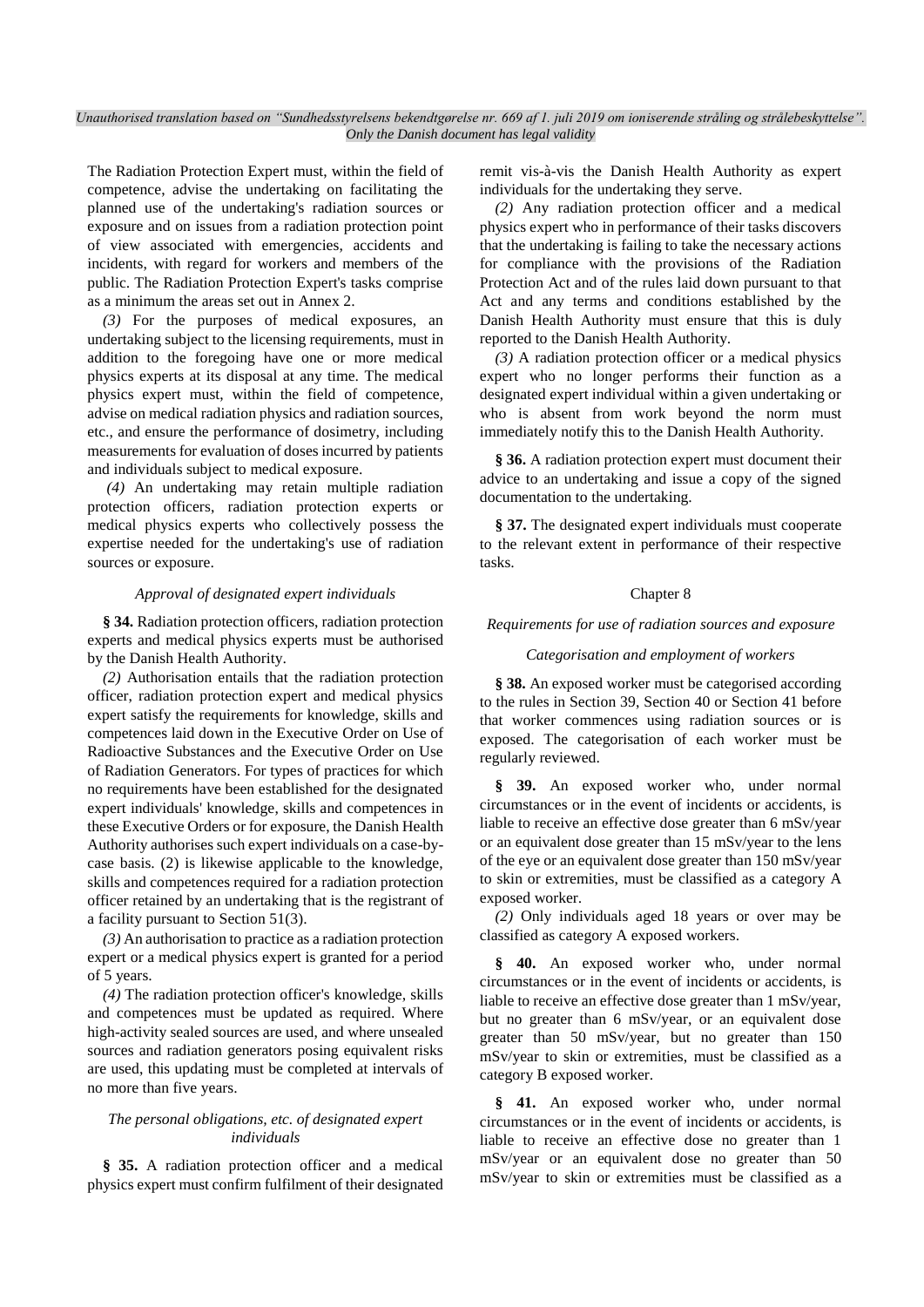category C exposed worker.

**§ 42.** Only individuals aged 18 years or over or individuals aged between 16 and 18 years pursuing a programme of vocational education of at least two years' duration which is governed by or pursuant to legislation and in which the use of radiation sources or exposure are essential components may be employed as exposed workers of category B or C.

*(2)* An individual aged between 16 and 18 years who has completed an education as described in (1) may continue to be employed as an exposed worker of category B or C within their profession if this is necessary for their employment.

**§ 43.** An exposed worker who is breastfeeding must not be employed under conditions posing a significant risk of internal or external bodily contamination with radioactive material.

**§ 44.** An exposed outside worker of category A must not commence any work before the undertaking has received documentation from the worker's employer of the worker's relevant dose history and information stating that the worker has been informed and instructed by the employer, as required in Section 45. The documentation must contain the data specified in Annex 3.

#### *Requirements for informing, training and instructing workers*

**§ 45.** Exposed workers must:

- 1) be informed of the risks associated with the use of radiation sources or exposure;
- 2) be instructed on the safety arrangements to be made to prevent the risks mentioned in (1);
- 3) be trained to and instructed in use of radiation sources or exposure and in measures for limiting the consequences of any emergencies, accidents or incidents.
- 4) have attained sufficient knowledge, skills and competences before they may work independently with radiation sources;
- 5) be informed of the name and contact details of the relevant radiation protection officer and;
- 6) be instructed on the necessity of early notification of pregnancy and intention to breastfeed with a view to putting in place the necessary measures to ensure that the dose to the unborn or nursing infant is as low as reasonably achievable.

*(2)* The exposed workers' knowledge, skills, competences, information, training and instruction must be maintained and updated, as a minimum, when new or updated technologies and techniques are introduced.

*(3)* The undertaking must maintain a listing of exposed workers, recording each individual's knowledge, skills, competences, information, training and instruction. The

listing must be available to all relevant workers within the undertaking.

**§ 46.** Other workers must be informed on the use of radiation sources or exposure within the undertaking and concerning the precautions they are to take.

**§ 47.** Emergency workers must, at all times, be appropriately instructed in radiation protection and the health risks in emergency situations and informed of the preventive measures that may be of relevance.

**§ 48.** For any use of radiation sources and exposure, a worker is subject, from a radiation protection point of view, to the instructions issued by the undertaking responsible for the radiation source or exposure.

#### *Supervised and controlled areas*

**§ 49.** An area must be classified as supervised if any worker present in that area during normal operation or in the event of an incident or accident would be liable to receive an effective dose greater than 1 mSv/year, but no greater than 6 mSv/year, or an equivalent dose greater than 50 mSv/year, but no greater than 150 mSv/year, to skin or extremities.

*(2)* A supervised area must, where relevant in relation to the nature and extent of the radiological risk, be clearly and durably delineated with information stating, on the one hand, that it is a supervised area and, on the other hand, the type of radiation source and the risk associated with this type of radiation source.

**§ 50.** An area must be classified as controlled:

- 1) if a worker present in the area during normal operation or in the event of incidents or accidents is liable to receive an effective dose greater than 6 mSv/year or an equivalent dose greater than 15 mSv/year to the lens of the eye or an equivalent dose greater than 150 mSv/year to skin or extremities, or
- 2) if there is a significant risk of contamination with radioactive material of adjacent areas.

*(2)* A controlled area must meet the following requirements:

- 1) The area must be physically delimited or, if this is not feasible, secured or delineated in such a way that delimitation of the area is clearly apparent at all times.
- 2) If there is a risk of contamination of adjacent areas, arrangement must be made to minimise this risk.
- 3) Only individuals whose presence in the area is necessary for the use of radiation sources or exposure may be granted access to the area.
- 4) The area must be clearly and durably delineated with information stating, on the one hand, that it is a controlled area and, on the other hand, the type of radiation source and the risk associated with this type of radiation source.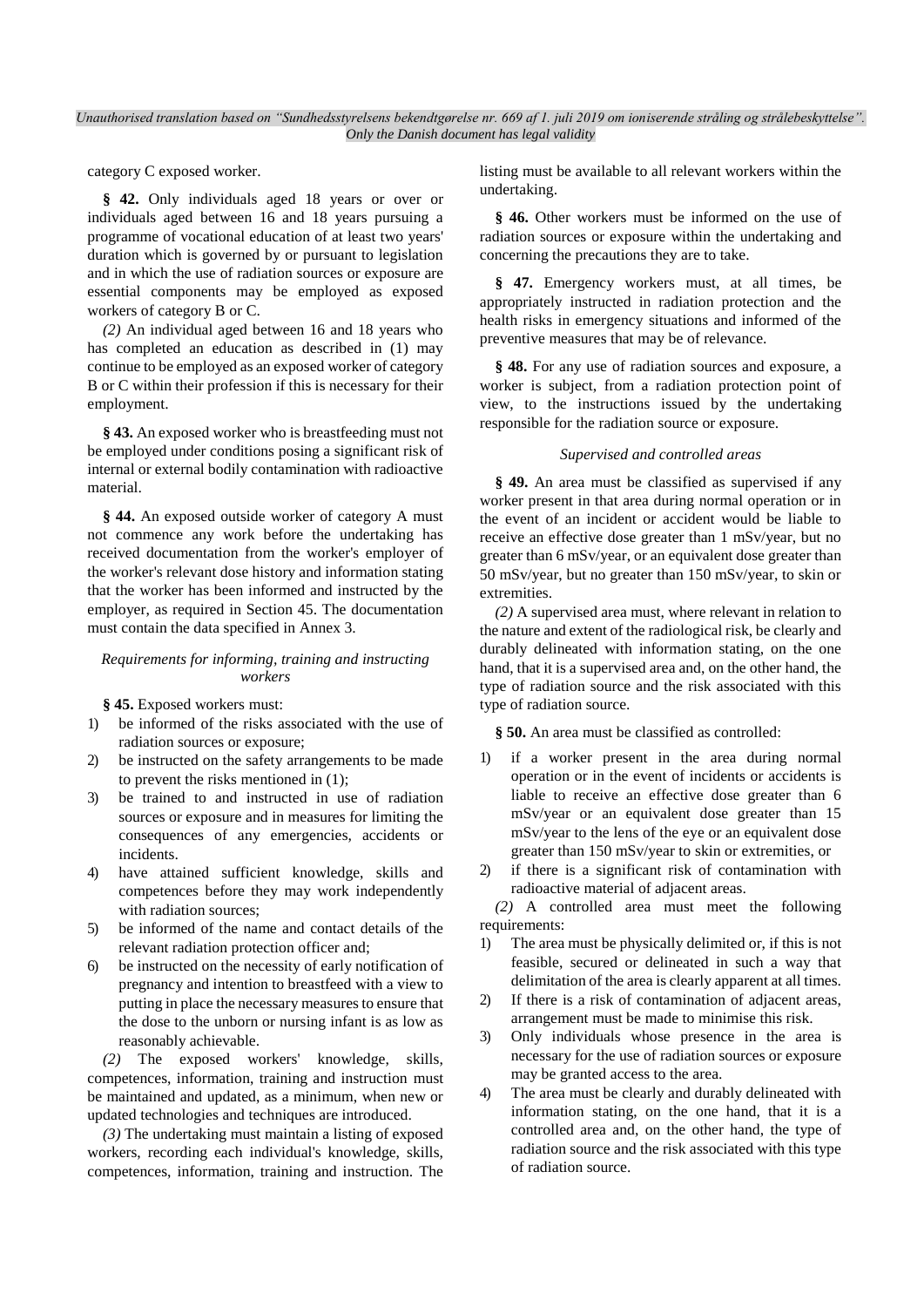#### *Registration of radiation sources and facilities*

**§ 51.** Pursuant to the provisions of the Executive Order on Use of Radioactive Substances or the Executive Order on Use of Radiation Generators, radiation sources and facilities must be registered in the Danish Health Authority's Registry of Radiation Sources and Facilities.

*(2)* The registration duty for radiation sources and facilities rests with the user of the radiation source and associated facilities; cf. however (3).

*(3)* The entity that is responsible for a facility without actually using the radiation sources in the facility has an independent duty to register the facility.

*(4)* Notwithstanding Section 11(2), a radiation source or facility must only be registered once.

*(5)* If use of a radiation source subject to the registration requirement is also subject to a licensing requirement, use of the radiation source and, as applicable, utilisation of the facility for use of such radiation sources may not be commenced until the Danish Health Authority has confirmed the registration of the radiation source and, as applicable, the facility. If use of a radiation source subject to the registration requirement is also subject to a notification requirement, use of the radiation source and, as applicable, utilisation of the facility for use of such radiation sources may not be commenced until the Danish Health Authority has acknowledged receipt of the application to register the radiation source and, as applicable, the facility.

*(6)* Any change pertaining to data included in the Danish Health Authority's Registry of Radiation Sources and Facilities, including changes to registered radiation sources and facilities must be notified to the Danish Health Authority.

*(7)* In case of a change to a registered radiation source, the use of which is subject to a licensing requirement, or in case of a change to a registered facility for use of such radiation sources, continued use of the radiation source and, as applicable, utilisation of the facility for use of such radiation sources is conditional on the Danish Health Authority having confirmed the registration of the changed radiation source or changed facility. If use of a radiation source is subject to the notification requirement, continued use of the radiation source and, where applicable, utilisation of the facility for use of such radiation sources is conditional on the Danish Health Authority having acknowledged receipt of the application to register the changed radiation source or the changed facility.

*(8)* Any registration and notification in accordance with (1) and (6) must be undertaken in accordance with the procedures and comprise the data stipulated by the Danish Health Authority.

#### *Requirements for radiation sources and work performance*

**§ 52.** Use of radiation sources must take place in facilities, unless otherwise stipulated in the Executive Order on Use of Radioactive Substances or the Executive Order on Use of Radiation Generators.

*(2)* The construction and design of the facility must be adapted to the type of radiation source and the risk associated with this type of radiation source, taking into account the dose constraints for occupational and public exposure.

**§ 53.** Use of radiation sources and exposure must be planned and performed utilising suitable equipment to ensure appropriate optimisation.

**§ 54.** Radiation sources, facilities and equipment must conform to national and international technical standards in force at any time that pertain to aspects of the undertaking's use of radiation sources or exposure from the point of view of radiation protection.

**§ 55.** Radiation sources, facilities and equipment must at all times be in a sound, orderly and technically satisfactory state and comply with all the safety provisions of this Executive Order and other rules established pursuant to the Radiation Protection Act and terms and conditions laid down by the Danish Health Authority.

*(2)* Any defect or deficiency discovered in any radiation source, facility or equipment must be notified to the undertaking immediately.

*(3)* Observed defects and deficiencies that might result in unintended exposure must be remedied before any further use of radiation sources or exposure.

**§ 56.** Measuring instruments must be tested at suitable intervals to ensure correct display of values, and the testing must, as applicable, be traceable.

**§ 57.** Readily comprehensible written instructions must be available for workers on use of radiation sources or exposure, including precautions to be taken in the event of an emergency, accident or incident. The instructions must be readily available during work.

**§ 58.** The Danish Health Authority must be notified as soon as possible concerning any circumstances that are systematic in nature which might result in unintended exposure or significant contamination with radioactive substances; cf. Section 14(2) of the Radiation Protection Act. Notification must be submitted of all instances in which the risk of unintended exposure or the significant contamination with radioactive substances is due to flawed design of the radiation source, reiterated defects or malfunctions or an erroneous manual or the like.

*(2)* Separate notification in accordance with (1) is not necessary if the circumstance was the cause of an incident that might have resulted in unintended exposure, which has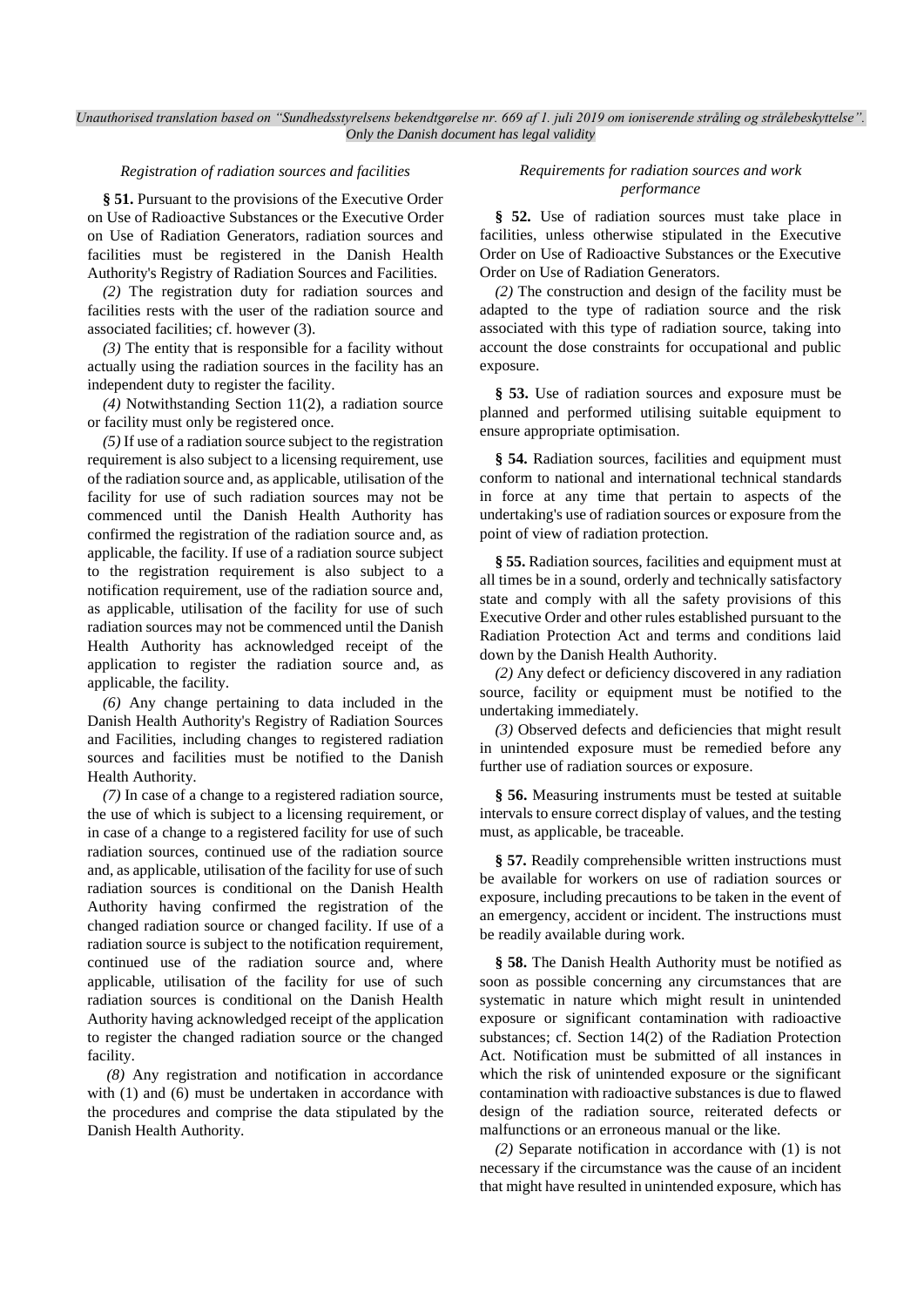been notified to the Danish Health Authority pursuant to the provisions of Section 92.

**§ 59.** In case of accidental exposure and emergency occupational exposure, the undertaking must ensure that an adequate analysis is performed of the circumstances and consequences of the exposure, including determination of relevant doses and their distribution in the body.

#### *Supplementary requirements for medical exposure*

**§ 60.** Any undertaking that carries out examinations or treatment procedures must have established guidelines for referral and clinical assessment for examinations and treatment. For each type of examination and treatment, the guidelines must contain information about the typical doses to patients. The incorporation of data on prior, relevant examinations and treatment procedures must be part of the procedure for clinical assessment.

*(2)* The undertaking must have procedures for assessing the justification for and optimisation of the specific examination or treatment.

**§ 61.** A referral must contain the following information:

- 1) The referring entity and the identity and occupational role of the referrer.
- 2) The clinical condition justifying the examination or treatment.
- 3) Pregnancy status if applicable.<br>4) Previous relevant examination
- Previous relevant examinations or treatments which the referrer knows of or could reasonably be expected to know of.

**§ 62.** Every medical exposure must be carried out under the responsibility of a clinically responsible practitioner who possesses up-to-date knowledge, skills and competences in the field of radiation protection as laid down in the Executive Order on Use of Radioactive Substances and the Executive Order on Use of Radiation Generators. For types of practices for which no requirements have been established for the clinically responsible practitioner's knowledge, skills and competences in these Executive Orders, the practitioner's knowledge, skills and competences must be commensurate with the nature, scale and complexity of the medical exposure.

**§ 63.** For medical exposures, a medical physics expert must be involved to a suitable extent, in that the level of involvement must be commensurate with the radiological risk posed by the exposure.

**§ 64.** Instructions must be available for all types of examinations and treatment procedures. The instructions must be readily available during the examination or the treatment.

**§ 65.** For any examination, except for intraoral

examinations by a dentist, patient dosimetry must be carried out.

*(2)* Where radiation generators are used, directly measurable dose values must be utilised, and for administration of radioactive material, the administered activity must be utilised.

*(3)* The measured doses or activities, respectively, must be analysed in view of optimisation with reference to the diagnostic reference levels set by the Danish Health Authority, if such exist. The first comparison must be carried out within 6 months of the commissioning of a new radiation source or new equipment. The measurements and analysis must be repeated annually for nuclear medicine and intervention and every second year for other medical exposures

*(4)* If, based on the comparison described in (3), it is realised that the diagnostic reference levels are consistently being exceeded, a clinically responsible practitioner in consultation with the medical physics expert must ensure that the cause of this is identified and that corrective actions are duly taken.

**§ 66.** For treatment procedures, calculations must be performed of the dose distribution in accordance with the prescribed dose. In addition, an independent verification must be performed to ensure that the dose delivered corresponds with the planned dose within the established tolerances.

**§ 67.** For medical exposures, individuals performing paediatric examinations or treatment procedures, health screenings and examinations involving high doses to patients must be specially educated to do so.

**§ 68.** Precautionary measures must be established to limit the exposure of other patients and next of kin. For that purpose, special emphasis must be placed on precautionary measures for the protection of children.

**§ 69.** Operational limits and conditions must, where feasible, be determined in conformance with national and international guidelines or standards applicable to the specific practice.

**§ 70.** Acceptance testing must be performed for radiation sources and, where relevant, for equipment.

*(2)* Such tests must be completed and approved before use in connection with medical exposure.

*(3)* The results of the tests must be documented in a systematic manner.

*(4)* The documentation of the acceptance testing must contain the measurement results and criteria for assessment of those results as well as the outcome of the assessment of measurement results in relation to criteria.

*(5)* The undertaking must retain documentation of the results of all acceptance tests. The name of the undertaking and of the individual who conducted the test must be stated in the documentation.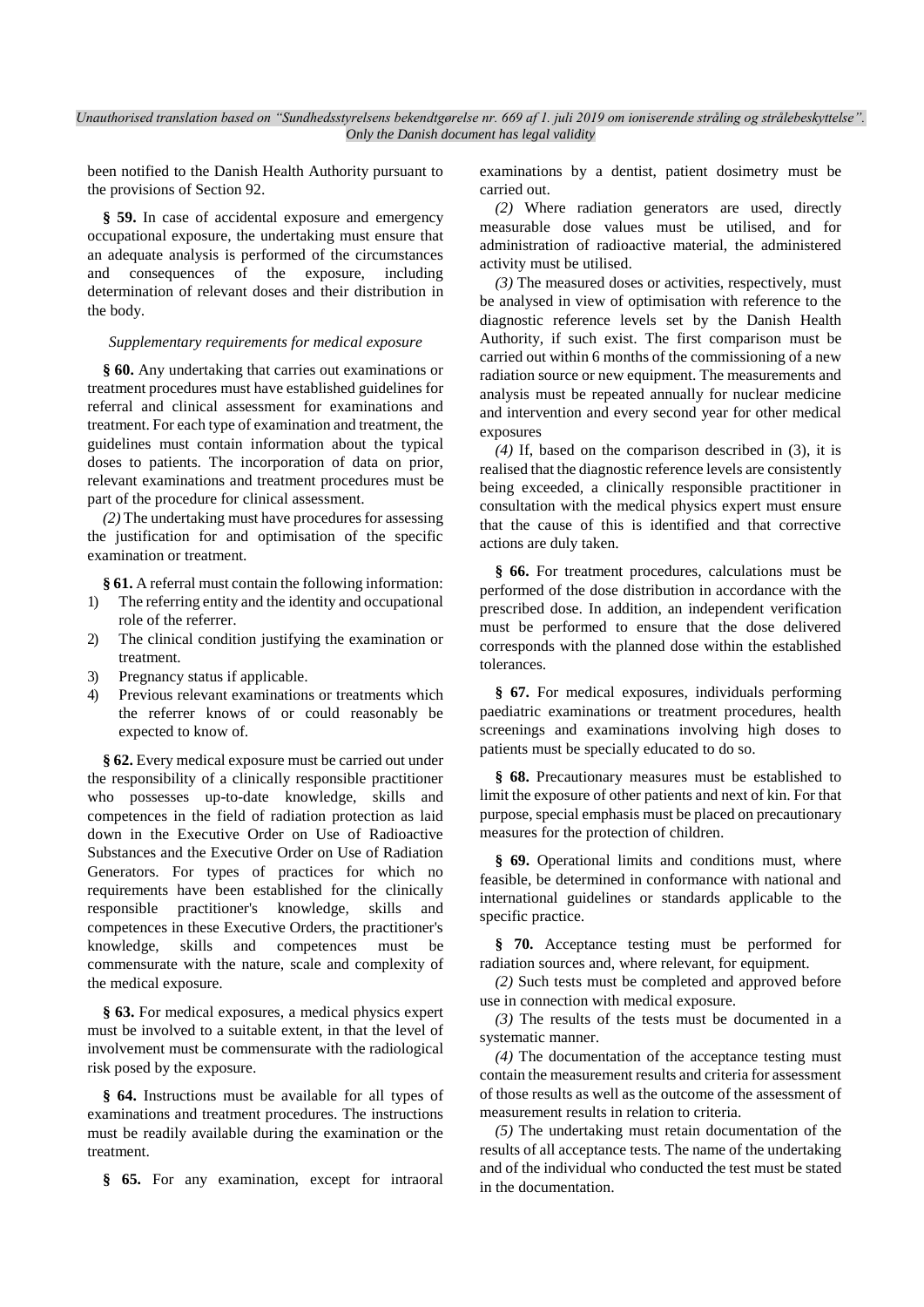**§ 71.** Where relevant, regular performance and constancy testing must be performed to verify that radiation sources and equipment constantly maintain a satisfactory quality.

*(2)* Radiation sources and equipment that fail to conform with the operational limits and conditions must not be used for medical exposure until the defects have been remedied.

*(3)* For radiation sources and equipment that only just meets the operational limits and conditions, it must be ensured that a satisfactory standard of quality in examinations and treatment can be attained based on an overall assessment.

*(4)* The results of the tests must be documented in a systematic manner.

*(5)* The documentation of the performance and constancy testing must contain the measurement results and criteria for assessment of those results as well as the outcome of the assessment of measurement results in relation to criteria.

*(6)* The undertaking must retain documentation of the results of the last five performance tests and the last five years' constancy tests. The name of the undertaking and of the individual who conducted the tests must be stated in the documentation.

**§ 72.** Biomedical research projects involving the exposure of human trial subjects must not be conducted until they have been authorised by a biomedical research ethics committee.

*(2)* Healthy trial subjects must not be irradiated in trials with curative or palliative intent.

**§ 73.** For biomedical research projects involving the exposure of human trial subjects, a determination of the dose and the risk of radiation-induced cancer entailed by the determined dose must be obtained in advance. Both the dose and the risk must be stated in the trial protocol.

**§ 74.** Biomedical research projects studying exposure of human trial subjects who cannot expect to benefit directly from the trial exposures must be subject to the dose constraints established in guidelines issued by the National Committee on Health Research Ethics.

#### Chapter 9

### *Requirements for the use of radiation sources for exposure of individuals for non-medical imaging purposes*

**§ 75.** The exposure of individuals for non-medical imaging purposes entailing the use of medical radiological radiation sources and equipment must meet all the relevant requirements for medical exposure.

**§ 76.** The exposure of individuals for non-medical imaging purposes not entailing the use of medical radiological radiation sources and equipment is subject to

the requirements laid down by the Danish Health Authority.

**§ 77.** Individuals may only be exposed for non-medical imaging purposes if they have been informed of the health risk associated with the exposure and have given their consent in writing.

#### Chapter 10

### *Radiological monitoring, etc.*

#### *Radiological monitoring*

**§ 78.** Exposed workers of category A and exposed workers of category B must be subject to individual radiological monitoring in accordance with (2)-(7).

*(2)* If a worker, under normal circumstances or in the event of incidents or accidents, is liable to receive an effective dose greater than 6 mSv/year from external exposure, the effective dose must be determined by the use of a personal dosemeter for a measuring period of no longer than one month.

*(3)* If a worker, under normal circumstances or in the event of incidents or accidents, is liable to receive an effective dose greater than 1 mSv/year, but less than or equal to 6 mSv/year, from external exposure, the effective dose must be determined by the use of a personal dosemeter for a measuring period of no longer than 3 months.

*(4)* If a worker, under normal circumstances or in the event of incidents or accidents, is liable to receive an equivalent dose greater than 15 mSv/year to the lens of the eye from external exposure, the equivalent dose to the lens of the eye must be determined by the use of a personal dosemeter.

*(5)* If a worker, under normal circumstances or in the event of incidents or accidents, is liable to receive an equivalent dose greater than 150 mSv/year to skin or extremities from external exposure, the equivalent dose to these organs must be determined by the use of a personal dosemeter.

*(6)* If radiological monitoring by means of a personal dosemeter is not expedient or feasible, then individual radiological monitoring must be carried out in accordance with a radiological monitoring programme approved by the Danish Health Authority.

*(7)* If a worker, under normal circumstances or in the event of incidents or accidents, is liable to receive an effective dose greater than 1 mSv/year from internal exposure, individual radiological monitoring must be carried out in accordance with a radiological monitoring programme approved by the Danish Health Authority.

**§ 79.** A pregnant exposed worker must be individually radiologically monitored if it cannot be ruled out with certainty that the effective dose to the foetus, after pregnancy has been notified to the employer, is liable to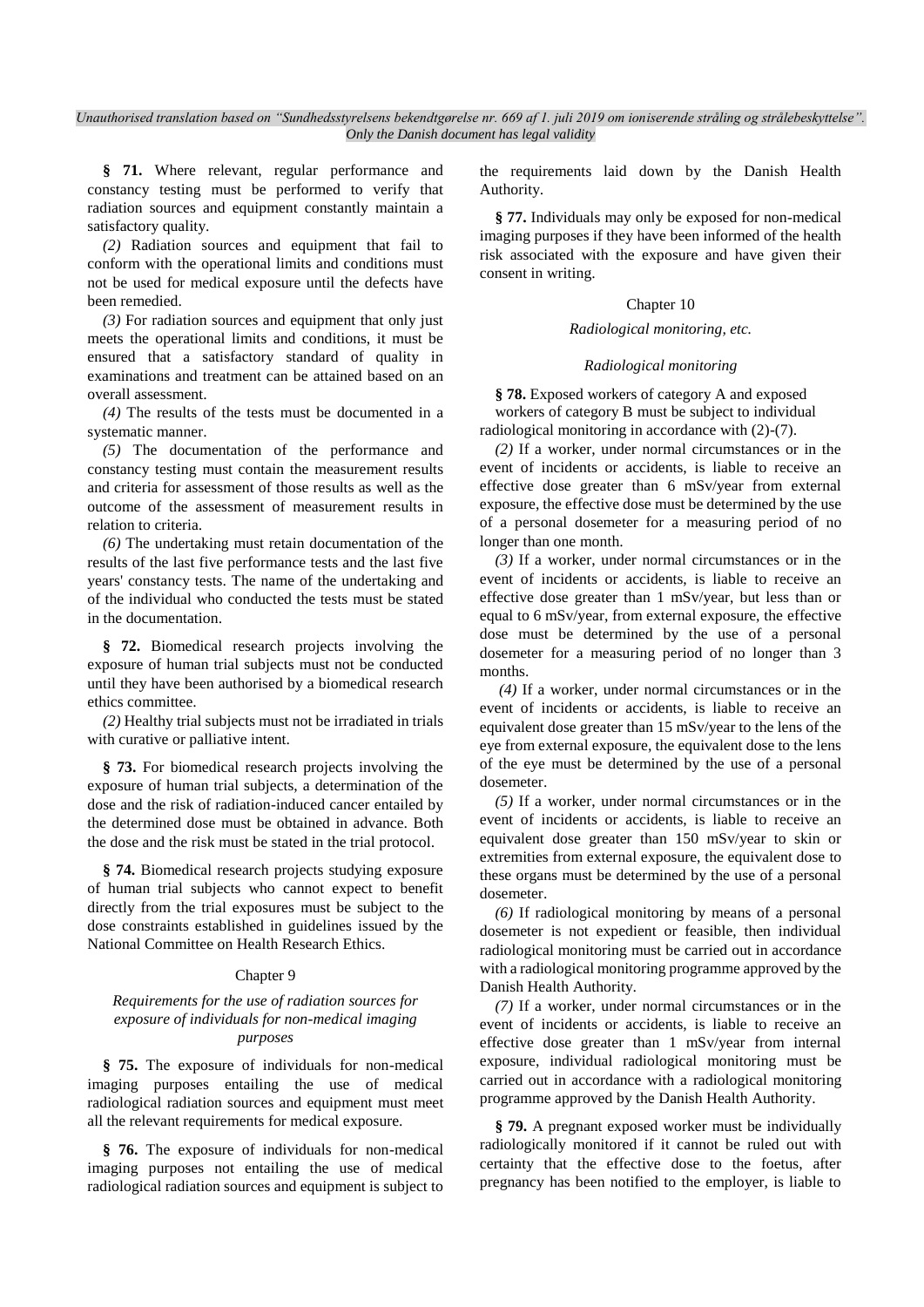exceed 1 mSv.

*(2)* In case of external exposure, radiological monitoring must, where possible be carried out by the use of a personal dosemeter and, if necessary, for a measuring period of one month.

*(3)* Where the risk exists of internal exposure, individual radiological monitoring must be carried out in accordance with a radiological monitoring programme approved by the Danish Health Authority.

**§ 80.** Radiological monitoring of emergency workers in a specific emergency situation is subject to such requirements as the Danish Health Authority might lay down, as necessary, in the specific circumstances.

#### *Dose determination, etc.*

**§ 81.** Determination of the dose from individual radiological monitoring must be carried out though a dosimetry service approved by the Danish Health Authority; cf. Section 89.

*(2)* Dose determination from individual radiological monitoring must be completed as soon as possible after the basis for the determination becomes available, in the form of, e.g., a personal dosemeter, urine sample, etc.

*(3)* Upon suspicion of an unusually large personal dose, the dose must be determined without undue delay.

**§ 82.** For the purpose of dose determination, the dosimetry service must employ techniques conforming to internationally recognised standards and relevant standard values and relationships, as recommended by the International Commission on Radiological Protection (ICRP); cf. Annex 4.

*(2)* The Danish Health Authority may approve other techniques.

**§ 83.** An undertaking must disclose the results of radiological monitoring of an outside worker to that worker's employer as soon as possible.

**§ 84.** A worker who has undergone radiological monitoring must be informed of the result of the radiological monitoring as soon as possible after the result becomes available.

*(2)* If the dose is determined on a basis other than by a personal dosemeter, the worker who underwent radiological monitoring must have access to all the factors upon which the dose determination was based.

**§ 85.** If a dose exceeds the dose value shown in Annex 5, the employer must notify the Danish Health Authority immediately.

**§ 86.** A any time, the employer must be able to document doses for its dose-monitored workers for the last five calendar years, including the current year if the worker has worked for the employer in that period.

*(2)* If doses are determined on a basis other than by a

personal dosemeter, all the factors upon which the dose determination was based must be stated in the record.

*(3)* In case of accidental exposure, including occupational exposure and emergency occupational exposure, a record must also be retained of the circumstances of such exposures and of the countermeasures taken.

### *The Danish Health Authority's Personal Dose Registry ("SRP")*

**§ 87.** The results of individual radiological monitoring, including data on irregularities in the radiological monitoring, must within 4 weeks of the results becoming available, be notified to the Danish Health Authority's Personal Dose Registry (SRP). The notification duty resides with the employer.

*(2)* The notification must contain the relevant data specified in Annex 3.

*(3)* Data must be notified in the manner and in the format stipulated by SRP.

**§ 88.** SRP is required to retain the data for the duration of the work period in which that worker is exposed to radiation, and afterwards until they have or would have attained the age of 75 years, but in any case not less than 30 years after termination of the work involving exposure.

#### Chapter 11

#### *Dosimetry services*

**§ 89.** Dosimetry services must be approved by the Danish Health Authority.

*(2)* Dosimetry services performing individual radiological monitoring based on the use of personal dosemeters must document that the method conforms to the requirements of ISO 17025 or equivalent standards.

*(3)* Dosimetry services performing individual radiological monitoring not based on the use of personal dosemeters must obtain the Danish Health Authority's approval of the method employed.

**§ 90.** Other dosimetry services supplying dosimetric data required pursuant to the provisions of the Radiation Protection Act and rules laid down pursuant to that Act must conform to the requirements of ISO 17025 or equivalent standards.

#### Chapter 12

#### *Emergencies, accidents and incidents*

**§ 91.** In the event of an emergency, accident or incident involving a radiation source, the undertaking must promptly make all the relevant arrangements to respond to an emergency exposure situation or other significant unintended exposure and to limit the ensuing consequences.

**§ 92.** The Danish Health Authority must be notified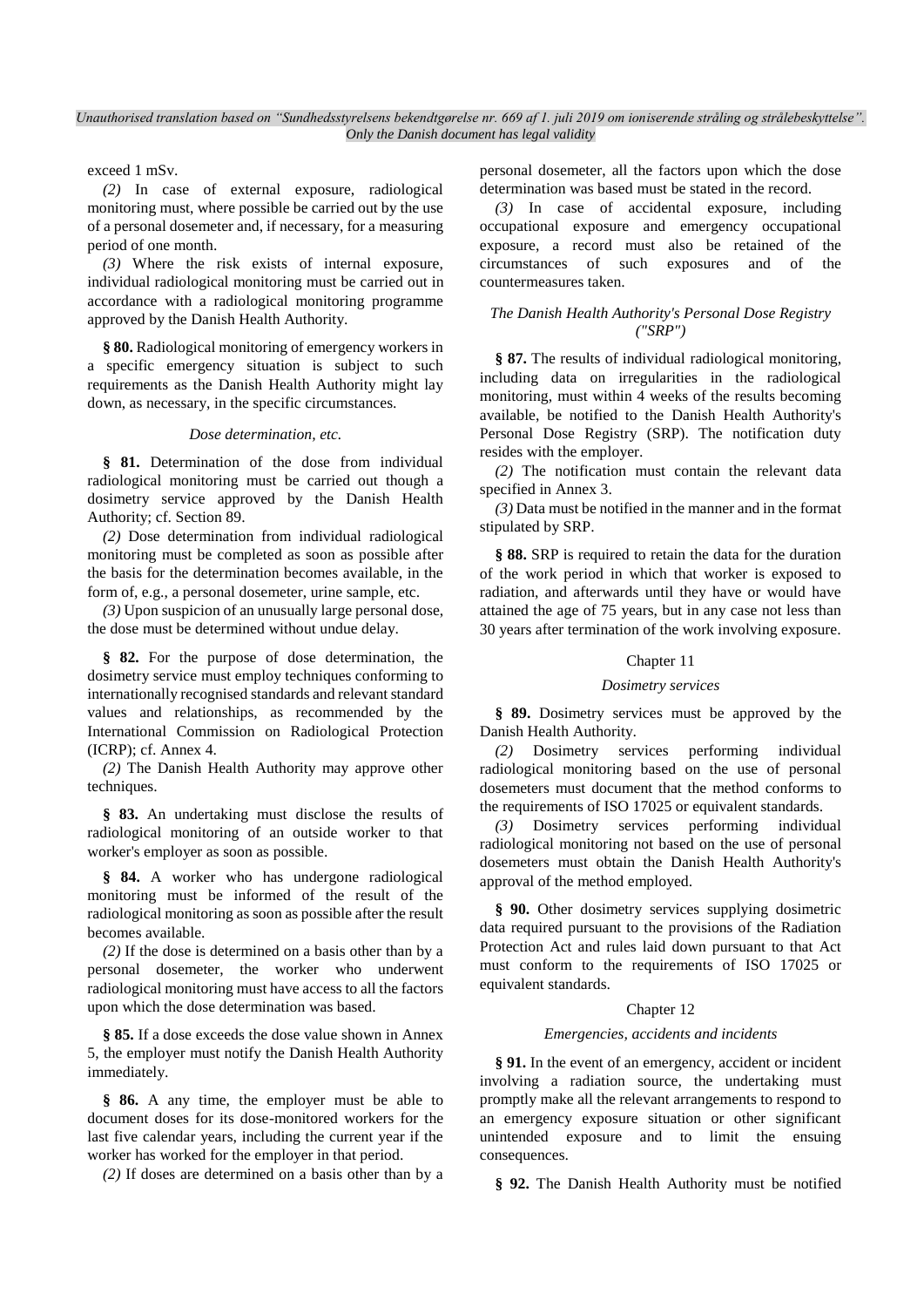immediately of emergencies, accidents or incidents that have resulted in, and of incidents that could have resulted in, unintended exposure to any type of radiation source or resulted in significant contamination with radioactive substances and of any discovery, theft, loss, fire, flooding, or the like of significance for radiation protection; cf. Section 14(1) of the Radiation Protection Act.

*(2)* If any of the situations referred to in (1) has been notified to the Danish Medicines Agency pursuant to the legislation on medical equipment or to the reporting system for unintended incidents, pursuant to "Bekendtgørelse om rapportering af utilsigtede hændelser i sundhedsvæsenet m.v." (Executive Order on Reporting of Unintended Incidents within the Health Service, etc.), the Danish Health Authority must solely be notified separately if the emergency, accident or incident has resulted in or could have resulted in acute radiation injury in a patient or if it is has resulted in unintended exposure of workers.

*(3)* Such notification to the Danish Health Authority must be submitted by calling the Danish Health Authority's 24-hour hotline (telephone no. 44 94 37 73).

#### Chapter 13

## *Quality assurance*

#### *General requirements*

**§ 93.** The use of radiation sources and exposure must be carried out in accordance with an effective quality management system commensurate with the nature and scale of the undertaking's use of radiation sources or exposure.

**§ 94.** All radiation protection measures, including safety and emergency procedures, must be tested at suitable intervals.

*(2)* Written instructions must be available for the performance of all such tests.

*(3)* The results of the tests must be documented in a systematic manner.

#### *Supplementary requirements for medical exposure*

**§ 95.** The quality management systems for examinations or treatment procedures must, as a minimum, comprise procedures for:

- 1) all sub-procedures entailed by the use of radiation sources, including preparatory, planning-related and concluding sub-procedures;
- 2) supervision by a clinically responsible practitioner;
- 3) registration and analysis of non-conformities;
- 4) implementation of corrective actions;
- 5) dosimetry and other monitoring procedures; and
- 6) clinical audit.

*(2)* For treatment procedures, the quality management system must additionally comprise procedures for ascertaining the risk of unintended exposure.

*(3)* Procedures pursuant to (1), No. 3 must comprise the forwarding of information concerning clinically significant incidents to the referrer and the practitioner with clinical responsibility for the specific medical exposure.

**§ 96.** An audit must be conducted at intervals no longer than 15 months to ascertain:

- 1) whether the quality assurance is performed effectively and as planned;
- 2) whether the results obtained are consistent with the planned targets; and
- 3) whether the quality assurance is otherwise adequate and fit-for-purpose.

*(2)* The audit must be conducted by one or more individuals representing all the relevant health-related and physics and technical areas of expertise.

*(3)* No-one should audit those components of the quality management system that comprise processes for which that individual is personally responsible.

#### Chapter 14

*Special provisions for certain existing exposure situations*

#### *Exposure of workers to radon at workplaces*

§ 97. At workplaces where the radon concentration exceeds a reference level corresponding to an annual average activity concentration of 100 Bq/m<sup>3</sup>, optimising measures must be taken to reduce the exposure as much as is reasonably achievable.

**§ 98.** Occupational exposure to radon that is liable to result in an effective dose greater than 6 mSv/year is subject to authorisation from the Danish Health Authority.

*(2)* Occupational exposure to radon, where the radon concentration at the workplace exceeds the reference level; cf. Section 97, but is not liable to give rise to an effective dose greater than 6 mSv/year is subject to notification to the Danish Health Authority.

*(3)* Authorisation must be obtained or notification must be submitted before the exposure commences. An application for authorisation or a notification must be made in accordance with the procedures, and it must comprise the information stipulated by the Danish Health Authority.

**§ 99.** Any occupational exposure to radon, where the radon level at the workplace, despite optimising measures, exceeds the reference level in Section 97, and which is subject to the authorisation requirement, cf. Section 98(1), is subject to the requirements laid down by the Danish Health Authority in the authorisation.

**§ 100.** Workplaces where the radon level, despite optimising measures, exceeds the reference level in Section 97, and which is subject to the notification requirement; cf. Section 98(2), must be subject to a radiological monitoring system approved by the Danish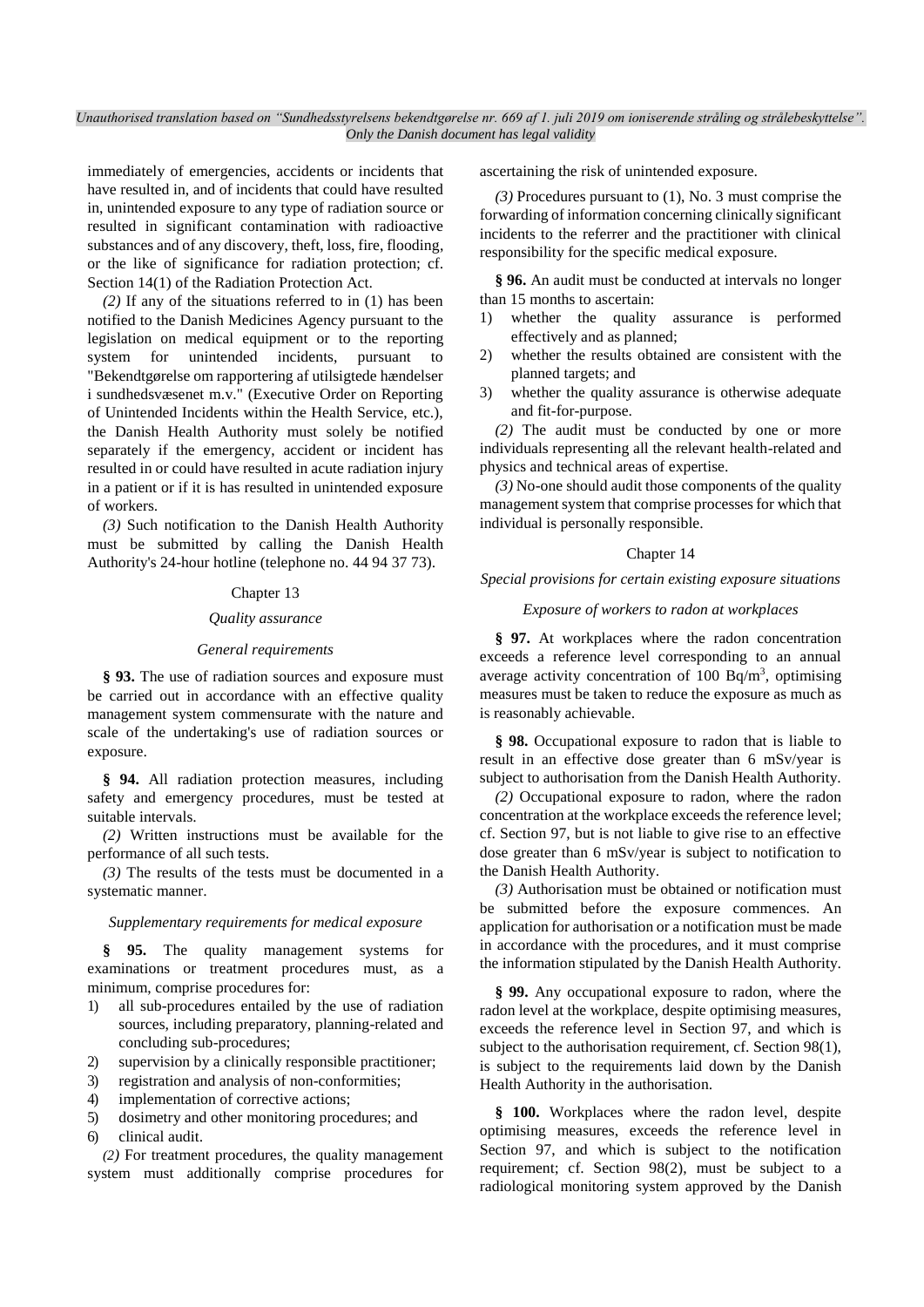Health Authority. In addition, Section 49 applies.

*Exposure of air and space crews to cosmic radiation*

**§ 101.** If air and space crews are liable to receive an effective dose greater than 1 mSv/year from exposure to cosmic radiation in flight or in space, the requirements for justification, optimisation, dose limitation and radiological monitoring shall be applicable; cf. Chapters 2 and 5 of the Radiation Protection Act and the applicable provisions of this Executive Order, including requirements for provision of information and instruction to workers pursuant to Section 45(1), Nos. 1 and 6, and for continuous radiological monitoring of crews.

*(2)* The exposure of air and space crews must be optimised by the implementation of duty rosters designed to reduce the doses.

*(3)* Radiological monitoring pursuant to (1) must be carried out in accordance with a radiological monitoring programme approved by the Danish Health Authority. Section 81(1), Sections 84-86 and Section 89(3) shall be applicable.

*(4)* The relevant data on radiological monitoring, as specified in Annex 6, must be filed by the employer by 1 March of the following year with the Danish Health Authority's Personal Dose Registry. Section 87(3) and Section 88 shall be applicable.

### *Exposure to external gamma radiation from building materials*

**§ 102.** The reference level for indoor exposure to external gamma radiation from building materials containing naturally occurring radioactive material is 1 mSv/year.

*(2)* At workplaces where indoor exposure to external gamma radiation from building materials exceeds the reference level in (1), optimising measures must be taken to reduce the exposure as much as is reasonably achievable.

**§ 103.** In advance of the marketing of building materials emitting gamma radiation, which may cause doses exceeding the reference level in Section 102, the undertaking must determine the activity concentration of the radionuclides concerned and make the measurement results and the corresponding activity concentration index, cf. Annex 7, available to the Danish Health Authority.

### Chapter 15

### *Appeals and penalties*

**§ 104.** Appeals against decisions made by the Danish Health Authority pursuant to this Executive Order may be lodged solely with the Minister for Health if the appeal pertains to legal matters; cf. Section 25 of the Radiation Protection Act.

**§ 105.** Except where other legislation carries a higher penalty, any undertaking is liable for a fine or imprisonment for up to one year for:

- 1) contravention of Section 16(2)-(7), Section 18(2)-(4) and Section 45(1); Nos. 3-5, (2) or (3), Section 49, Section 50, Section 51(5)-(7), Section 52(1), Section 55(1) or (3), Section 57, Section 60, Sections 64-66, Section 68, Section 70(3)-(5), Section 71(3)-(5), Section 72, Section 73, Section 77 or Sections 93-96,
- 2) use of a radiation source or exposure of others to radiation in spite of the Danish Health Authority having assessed the use or exposure as non-justified; cf. Section 16(1), with reference to Section 17;
- 3) failing to optimise use of a radiation source or exposure in accordance with an assessment from the Danish Health Authority to that effect, cf. Section 18(1), with reference to Section 19, or failing to optimise a radiation source or exposure in accordance with a dose constraint as stated in Section 21, Section 22 and Section 74;
- 4) use of a radiation source or exposure of others to radiation in the absence of an updated safety assessment; cf. Section 20;
- 5) use of a radiation source or exposure of others to radiation without having an approved radiation protection officer or medical physics expert at its disposal or without having consulted an approved radiation protection expert; cf. Section 33(1)-(3), with reference to Section 34(1), or without ensuring that the radiation protection officer has the updated knowledge, skills or competences required by Section 34(4), second sentence;
- 6) failing to test or have tested measuring instruments for correct display of values; cf. Section 56, or failure to perform or have performed acceptance testing, as required by Section  $70(1)$  and  $(2)$ , or failing to conduct regular performance and constancy testing; cf. Section 71(1);
- 7) allowing medical exposures to be performed without a clinically responsible practitioner having responsibility for them; cf. § 62;
- 8) allowing examinations or paediatric treatment procedures, health screenings and examinations involving high doses to patients to be performed without those performing the examination or treatment procedure being specially trained to do so; cf. Section 67;
- 9) subjecting individuals to non-medical imaging exposure without complying with the requirements referred to by Section 75 and Section 77 or to the requirements laid down by the Danish Health Authority pursuant to Section 76;
- 10) in relation to an outside worker, contravention of Section 44, Section 45(1), No. 1 or 2, Section 46, Section 78, Sections 79-81 or Section 83;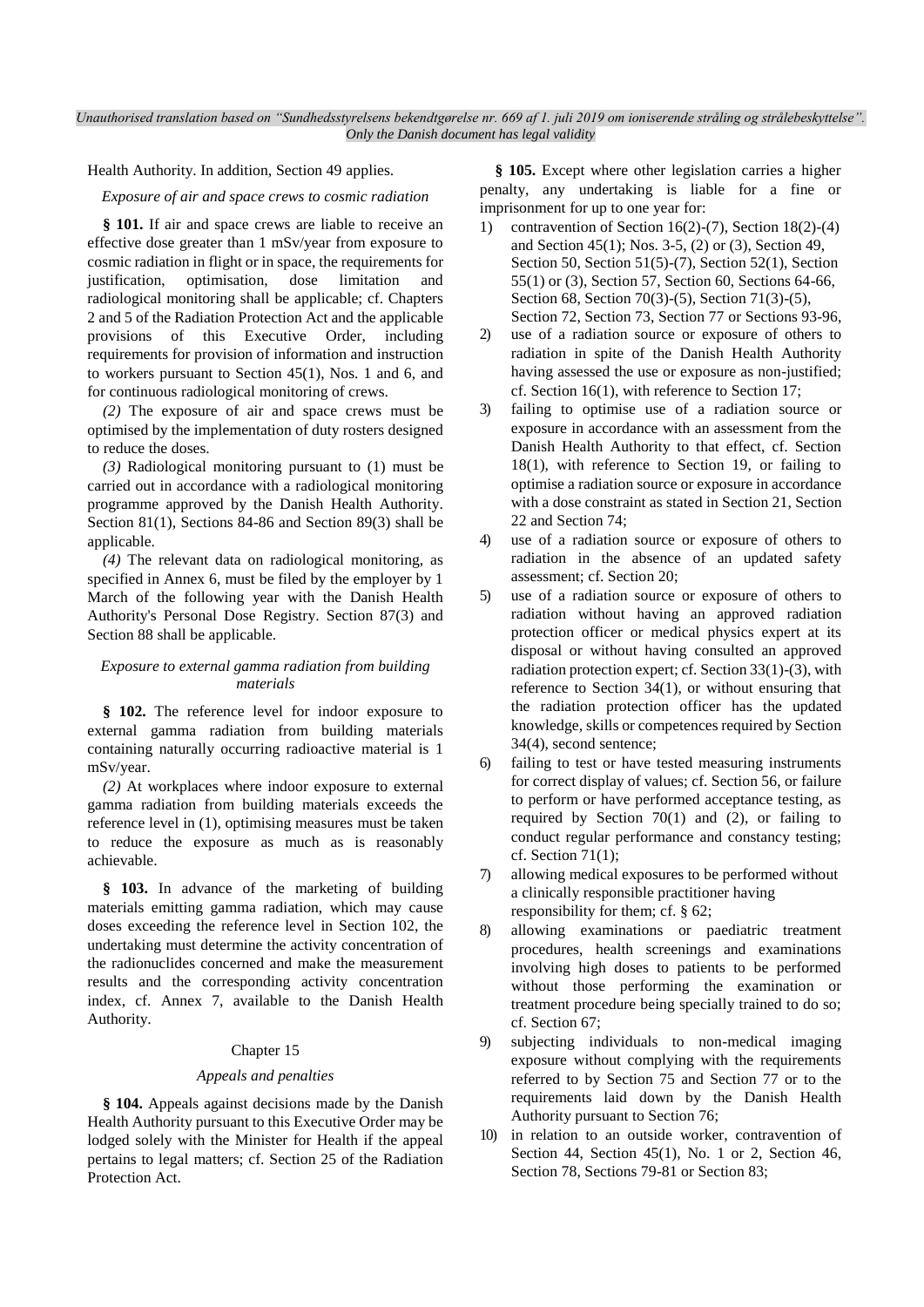- 11) subjecting an outside worker to occupational exposure with the result that the dose limits are exceeded, pursuant to Section 23(1), with reference to Annex 1; doses set by the Danish Health Authority pursuant to Section 23(2) or (3); the dose limit of 1 mSv mentioned in Section 24; or doses established by the Danish Health Authority pursuant to Section 26(1);
- 12) in situations mentioned in Section 25, allowing an outside worker to perform further work involving the use of radiation sources or exposure without the Danish Health Authority's authorisation, or failing to observe the terms and conditions laid down by the Danish Health Authority in such an authorisation, or
- 13) failing to check that an outside worker's categorisation pursuant to the provisions of Sections 39-41 are appropriate in relation to the doses which the outside worker is liable to incur at the undertaking, or that an outside worker's employment is in compliance with Section 42 or Section 43.

*(2)* Except where other legislation carries a higher penalty, any employer is liable for a fine or imprisonment for up to one year for:

- 1) contravention of Section 29(2), Section 45(1) No. 1, 2 or 6, Section 46, Section 47, Section 78, Section 79, Section 81, Sections 84-87 or Section 101(2)-(4);
- 2) assigning a worker to use radiation sources or to exposure in spite of the Danish Health Authority having assessed that use or exposure as non-justified; cf. Section 16(1), with reference to Section 17;
- 3) assigning a worker to use radiation sources or to exposure in spite of the Danish Health Authority having assessed that use or exposure as nonoptimised; cf. Section 18(1), with reference to Section 19;
- 4) subjecting a worker to occupational exposure with the result that the dose limits are exceeded, pursuant to Section 23(1), with reference to Annex 1; doses set by the Danish Health Authority pursuant to Section  $23(2)$  or  $(3)$ ; the dose limit of 1 mSv mentioned in Section 24; or doses established by the Danish Health Authority pursuant to Section 26(1);
- 5) in situations mentioned in Section 25 and Section 30, allowing a worker to perform further work involving the use of radiation sources or exposure without the Danish Health Authority's authorisation, or failing to observe the terms and conditions laid down by the Danish Health Authority in such an authorisation;
- 6) failing to inform a worker or obtain a worker's consent pursuant to Section 26(2);
- 7) failing to classify a worker pursuant to Section 38 or making a classification pursuant to Sections 39-41 that is not appropriate;
- 8) allowing a worker to perform work that is not in compliance with Section 42 or Section 43;
- 9) allowing a worker to commence work as an outside worker without having procured documentation of the worker's relevant dose history and information about the worker's instruction in compliance with Section 44;
- 10) contravening requirements concerning radiological monitoring of emergency workers as stipulated by the Danish Health Authority pursuant to Section 80;
- 11) allowing a worker to work at workplaces where no optimising measures have been taken, as required in accordance with Section 97 or Section 102(2), or where the workplace is not subject to radiological monitoring, as required in accordance with Section 100(1), or where Section 49 has not been complied with; cf. Section 100(2);
- 12) exposing workers to radon without authorisation from or without notification to the Danish Health Authority, as required pursuant to Section 98, or failure to observe the terms and conditions laid down by the Danish Health Authority in an authorisation or subsequent to a notification in accordance with Section 98.

*(3)* Except where other legislation carries a higher penalty, any contravention of Article 4 or Article 6 of Council Regulation No. 1493/93/Euratom of 8 June 1993 on transfer of radioactive substances between Member States is punishable by a fine or by imprisonment for up to one year

*(4)* In particularly aggravating circumstances, the penalty may be increased to imprisonment up to two years.

*(5)* In sentencing pursuant to (4), the following is considered particularly aggravating circumstances:

- 1) that the offending party gained or intended to gain a financial advantage, either for itself or for others, by the contravention, or
- 2) that the contravention was committed intentionally or due to gross negligence.

*(6)* Companies etc. (legal persons) may be held criminally liable according to the rules of Chapter 5 of the Danish Criminal Code.

### Chapter 16

#### *Entry into force and transitional provisions*

**§ 106.** This Executive Order enters into force on 1 July 2019.

*(2)* Executive Order No. 84 of 2 February 2018 on ionising radiation and radiation protection is hereby repealed.

**§ 107.** Exposure to radon at workplaces which commenced before 6 February 2018 is, however, permitted to continue provisionally without authorisation or notification; cf. Section 98, but the application for authorisation must be submitted or notification must be made by September 2019. The Danish Health Authority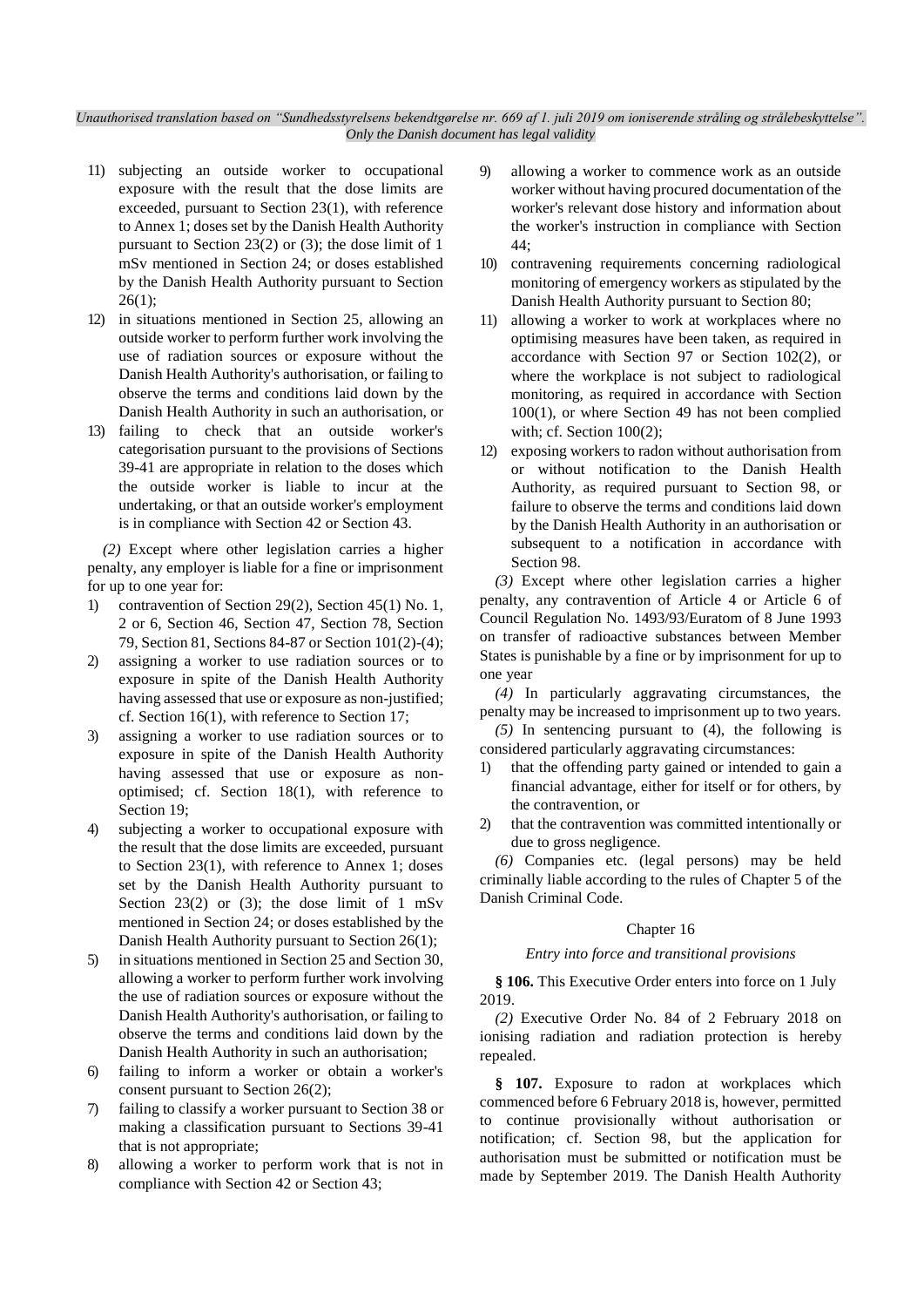may, in such cases, in the intervening period until an application for authorisation has been decided on or a notification has been received, set such requirements as the Danish Health Authority deems necessary for the purpose of radiation protection.

**§ 108.** An undertaking which, according to the provision in Section 33(1), is required to have at its disposal one or more radiation protection officers, may permit a responsible manager, radiation safety officer, medical doctor, senior radiologist, physicist or radiation physicist who, in compliance with the rules in force until 6 February 2018, supervised the undertaking's use of radiation sources, within that individual's field of expertise, to serve as the radiation protection officer for the same type of use of radiation sources until the Danish Health Authority determines otherwise. The individual concerned must perform all the tasks and fulfil all the duties incumbent upon a radiation protection officer in accordance with this Executive Order.

**§ 109.** An undertaking which, according to the provision in Section 33(3), is required to have at its disposal one or more medical physics experts may permit a responsible physicist or radiation physicist who, in compliance with the rules in force until 6 February 2018, supervised the undertaking's specific medical exposures, within that individual's field of expertise, to serve as the medical physics expert for the same type of exposure until the Danish Health Authority determines otherwise. The individual concerned must perform all the tasks and fulfil all the duties incumbent upon a medical physics expert in accordance with this Executive Order.

**§ 110.** A dosimetry service performing individual radiological monitoring based on the use of personal dosemeters and which, according to the rules in force until 6 February 2018, were approved by the Danish Health Authority may provisionally continue its undertaking until the Danish Health Authority has decided on its application for approval. Undertakings required to perform individual radiological monitoring of workers may retain the services of the dosimetry service concerned pending the Danish Health Authority's decision.

*(2)* Dosimetry services performing individual radiological monitoring exclusively by other means than use of personal dosemeters, including in the form of a radiological monitoring programme, may continue their undertaking where this has been approved by the Danish Health Authority before 1 July 2019, until the Danish Health Authority determines otherwise. Undertakings with a duty to workers to perform individual radiological monitoring and that have been granted the Danish Health Authority's approval to do so by means other than use of personal dosemeters may continue to use the dosimetry services in question until the Danish Health Authority determines otherwise.

### *Danish Health Authority, 1 July 2019*

SØREN BROSTRØM

/ Mette Øhlenschlæger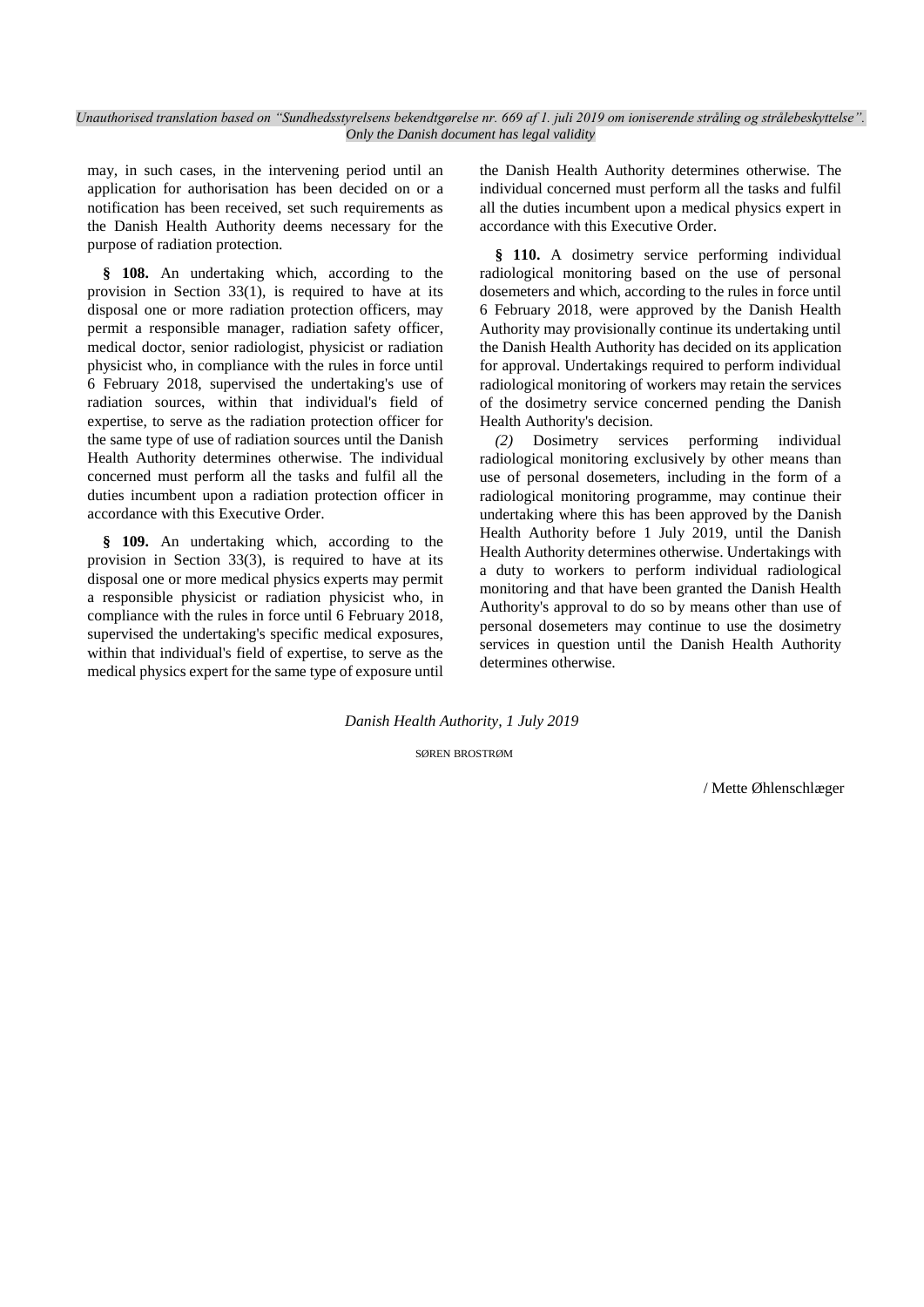## **Annex 1**

## **Dose limits**

The dose limits for occupational and public exposure from the use of radiation sources and exposure by undertakings are shown in the table below:

| Category of individual                                                                                                                                                                                                                                                                   | <b>Effective dose</b><br>limit<br>[mSv/year] | <b>Equivalent dose limit</b><br>[mSv/year] |                           |                                  |
|------------------------------------------------------------------------------------------------------------------------------------------------------------------------------------------------------------------------------------------------------------------------------------------|----------------------------------------------|--------------------------------------------|---------------------------|----------------------------------|
|                                                                                                                                                                                                                                                                                          |                                              | Lens of<br>the eye                         | <b>Skin</b> <sup>1)</sup> | <b>Extremities</b> <sup>2)</sup> |
| Exposed worker, aged 18 years or over                                                                                                                                                                                                                                                    | 20                                           | 20                                         | 500                       | 500                              |
| Individual aged between 16 and 18 years,<br>pursuing a programme of vocational<br>education of at least two years' duration<br>which is governed by or pursuant to<br>legislation and in which the use of radiation<br>sources or exposure are necessary<br>components of that programme | 6                                            | 15                                         | 150                       | 150                              |
| Member of the public                                                                                                                                                                                                                                                                     |                                              | 15                                         | 50                        |                                  |

1) The dose limit for the skin applies to any surface of 1 cm<sup>2</sup> .

2) Extremities means the hands, forearms, feet and ankles.

The dose limits for occupational exposure apply to the total over a calendar year of:

- a) all doses incurred from all use of radiation sources which a worker is employed in using;
- b) the contribution from occupational radon exposure in cases where the radon level, despite implementation of optimising and compensatory measures, make the worker liable to incur an effective dose greater than 6 mSv/year, and
- c) occupational exposure from existing exposure situations.

The dose limits for public exposure apply to the total over a calendar year of dose contributions from all undertakings' use of radiation sources or exposure.

Doses incurred from natural radiation or from medical exposure are not to be included in the determination of the total dose to a single individual.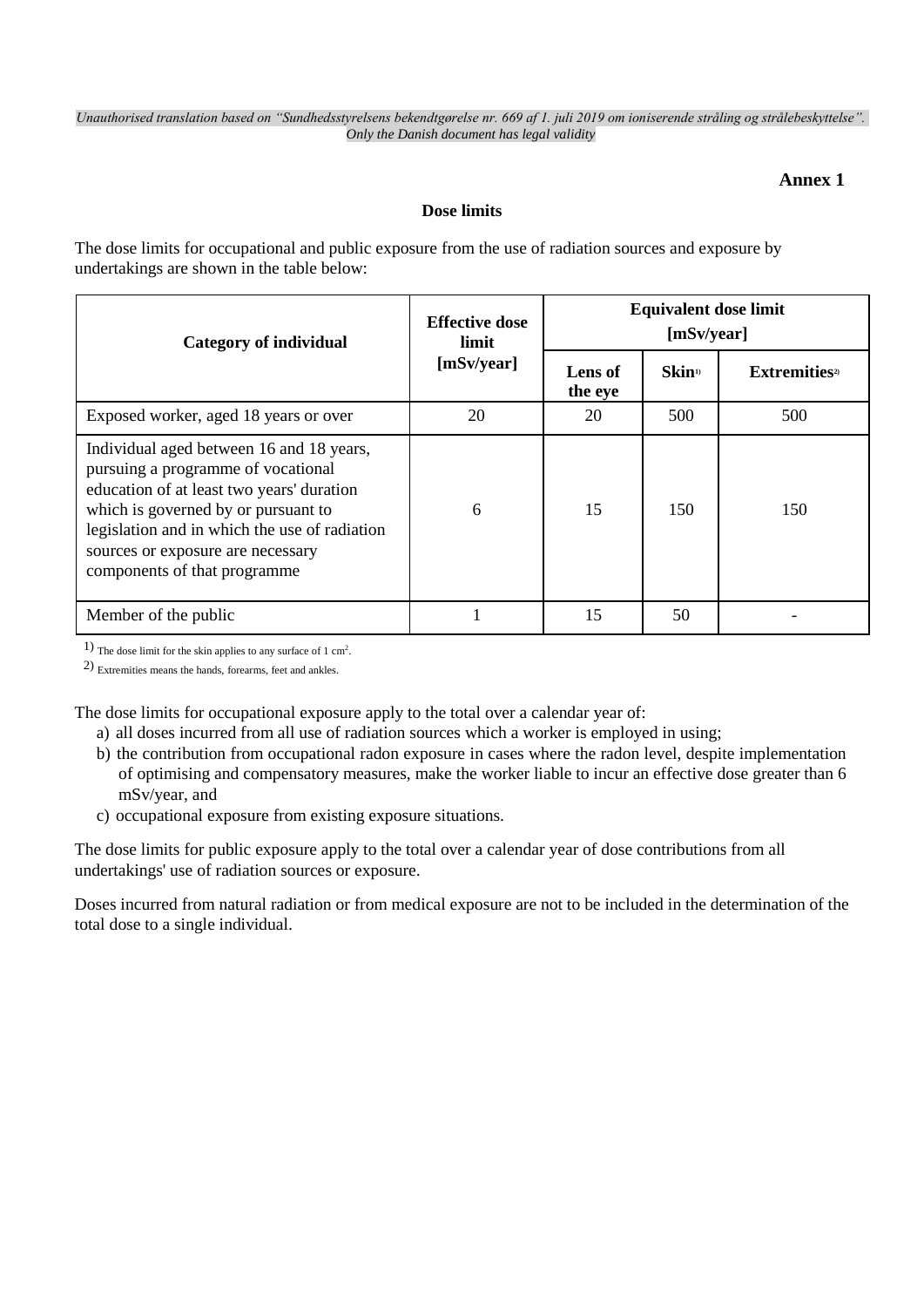## **Annex 2**

## **Tasks of the designated expert individuals**

## **1. Radiation protection officer**

The radiation protection officer must assist the undertaking in the performance, as a minimum, of the following tasks, where appropriate:

- a) Ensuring that the use of radiation sources and any exposure are compliant with the undertaking's instructions.
- b) Supervision of the implementation of the programme for radiological monitoring of workplaces.
- c) Maintaining records of the undertaking's radiation sources and facilities.
- d) Carrying out regular assessments of the condition of the relevant safety and warning systems.
- e) Supervision of the performance of individual radiological monitoring.
- f) Supervision of the performance of medical surveillance pursuant to rules laid down by the Danish Working Environment Authority.
- g) Providing workers with information, instruction and training concerning the use of radiation sources and exposure.
- h) Reporting to local management.
- i) Implementation of the arrangements for prevention of, emergency preparedness for and response in emergency exposure situations.

## **2. Radiation protection expert**

The radiation protection expert's advice must, as a minimum, comprise the following aspects, where relevant:

- a) Optimisation and the establishment of dose constraints.
- b) Compilation of documentation such as safety assessments and written instructions.
- c) Plans for new or modified facilities and the acceptance into service of new or modified radiation sources with consideration for any engineering controls, design features, safety features and warning devices of relevance to radiation protection.
- d) Classification of controlled and supervised areas.
- e) Training and further education programmes for exposed workers.
- f) Categorisation of workers.
- g) Employment conditions for pregnant and breastfeeding workers.
- h) Individual radiological monitoring.
- i) Radiological monitoring of workplaces.
- j) Equipment for monitoring radiation intensity and contamination with radioactive substances.
- k) Environmental monitoring programme.
- l) Arrangements for handling, storage, disposal and discharge of radioactive waste.
- m) Arrangements for the prevention of emergencies, accidents and incidents.
- n) Preparedness and response in emergency exposure situations.
- o) Investigation and analysis of emergencies, accidents and incidents.
- p) Quality management systems applicable to the use of radiation sources and to exposure.

## **3. Medical physics expert**

The medical physics expert must assist the undertaking, as a minimum, in performance of the following tasks, where relevant:

- a) Performance of dosimetry, including physical measurements for evaluation of doses incurred by patients and other individuals subject to medical exposure.
- b) Advising on medical-radiological radiation sources, facilities and equipment.
- c) Optimisation of the radiation protection of patients and other individuals subject to medical exposure, including the application and use of diagnostic reference levels.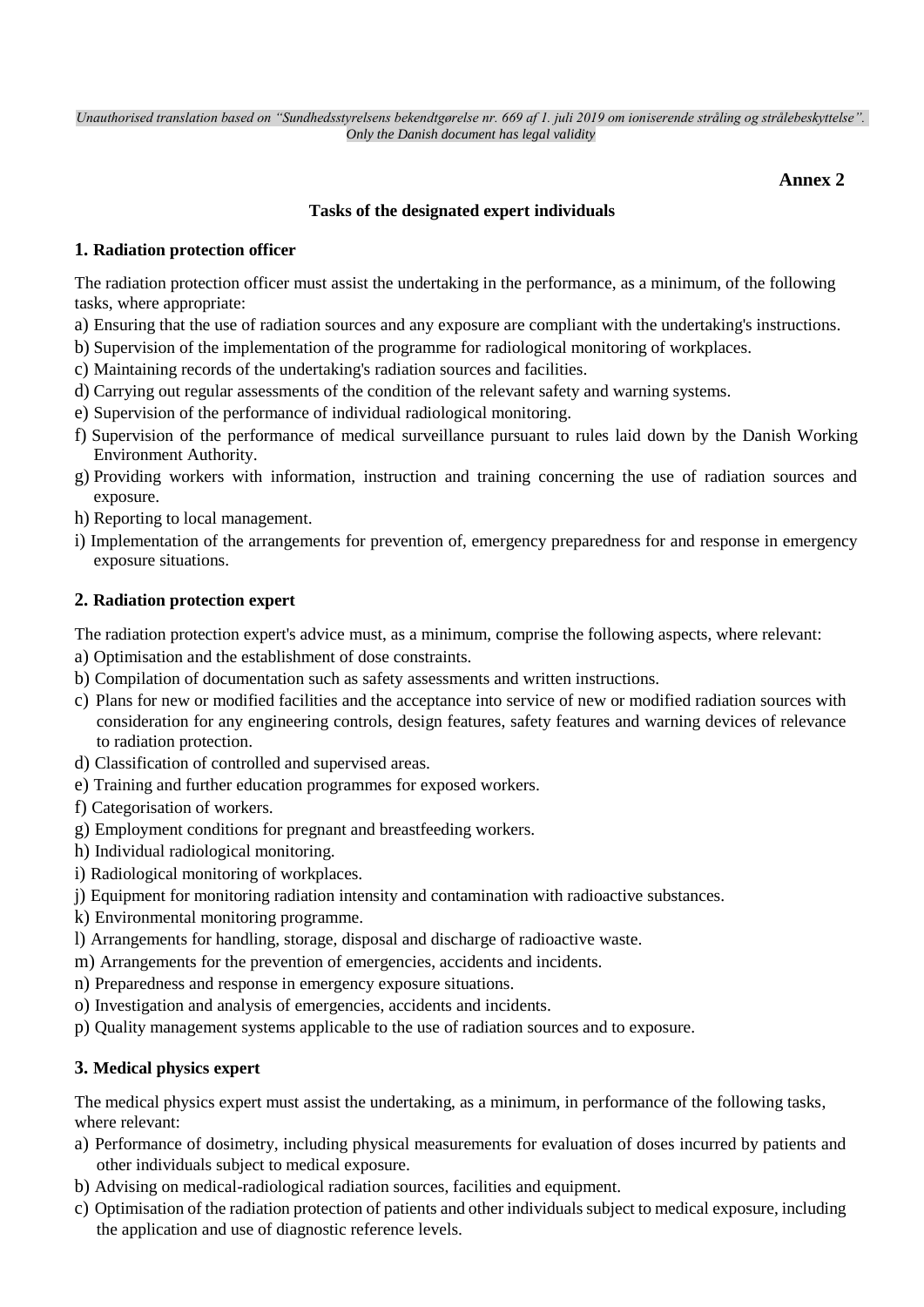- d) Establishing methods and criteria for quality assurance of medical-radiological radiation sources and equipment, conducting acceptance and performance testing, and assessment of constancy testing.
- e) Preparation of technical specifications for medical-radiological radiation sources and equipment and facility design.
- f) Surveillance of the medical-radiological radiation sources, facilities and equipment.
- g) Analysis of incidents involving, or potentially involving, accidental or unintended medical exposures.
- h) Selection of equipment required to perform radiation protection measurements.
- i) Training of workers in relevant aspects of radiation protection.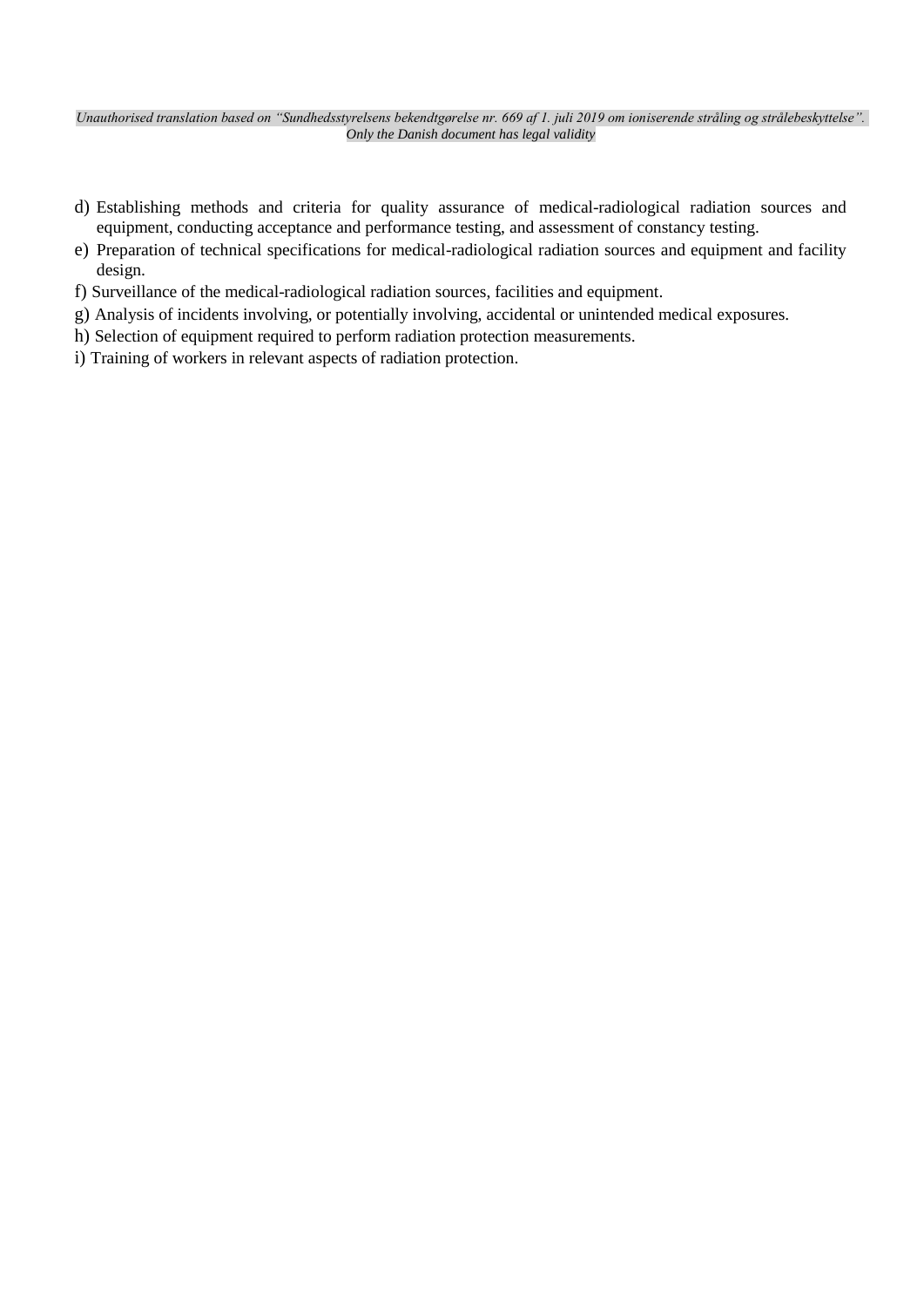**Annex 3**

## **Requirements for documentation of doses, etc.; cf. Section 44, and requirements for notification to SRP; cf. Section 87**

Documentation and notification must contain the following information:

| <b>Documentation pursuant to Section 44</b>                                                                               | Notification to SRP pursuant to Section 87                                                                                 |
|---------------------------------------------------------------------------------------------------------------------------|----------------------------------------------------------------------------------------------------------------------------|
| <b>Employer</b>                                                                                                           | <b>Employer</b>                                                                                                            |
| Employer's name                                                                                                           | Employer's name                                                                                                            |
| Employer's address                                                                                                        | Employer's address                                                                                                         |
| Employer's business registration number ("CVR-nummer")                                                                    | Employer's business registration number ("CVR-<br>nummer")                                                                 |
| Employer's manufacturing unit registration number ("P-<br>nummer")                                                        | Employer's manufacturing unit registration<br>number ("P-nummer")                                                          |
| Employer's SST-ID or health service registration number<br>("SOR-nummer")                                                 | Employer's SST-ID or health service registration<br>number ("SOR-nummer")                                                  |
| Worker                                                                                                                    | Worker                                                                                                                     |
| Name                                                                                                                      | Name                                                                                                                       |
| Civil registration number ("CPR-nummer")                                                                                  | Civil registration number ("CPR-nummer")                                                                                   |
|                                                                                                                           | Health Authority's Personal Dose Registry<br>Professional ID code ("SRP-profession")                                       |
| Last medical examination                                                                                                  |                                                                                                                            |
|                                                                                                                           |                                                                                                                            |
| Information on doses, etc.                                                                                                | Per individual dose determination                                                                                          |
| Total of recorded effective doses and, as applicable,<br>equivalent doses for the last five calendar years, including the | Commencement date of individual radiological<br>monitoring                                                                 |
| current year                                                                                                              | End date of individual radiological monitoring                                                                             |
|                                                                                                                           | Whether any personal dosemeter was<br>submitted on time, submitted too late or not<br>submitted/read                       |
| Date of latest update of knowledge, skills, competences,<br>information, training and instruction; cf. Section 45.        | Effective dose and equivalent doses, respectively<br>to the lens of the eye, skin and extremities in mSv,<br>as applicable |
|                                                                                                                           | In the event of intake of radioactive material,<br>the accumulated effective dose in mSv                                   |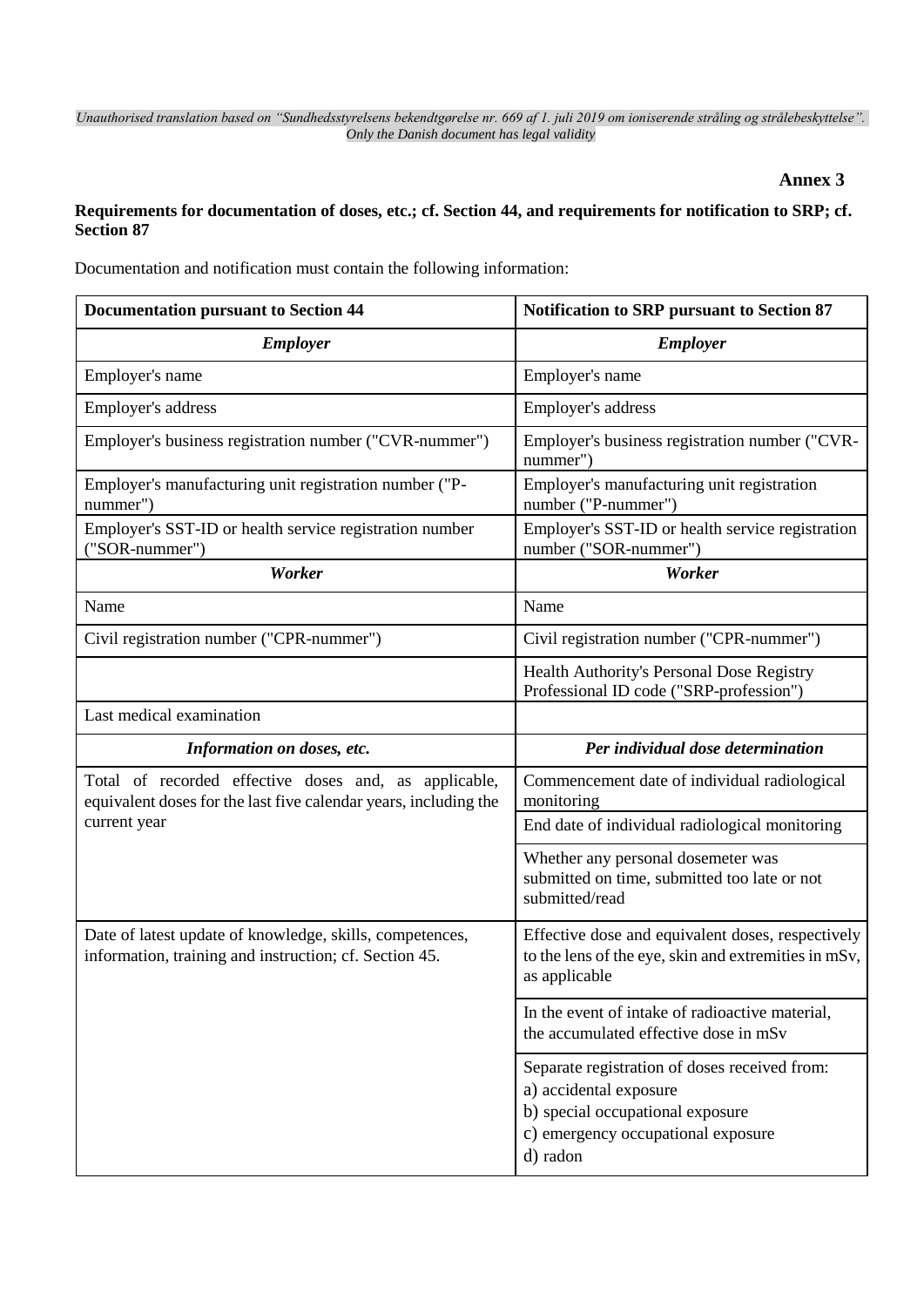## **Annex 4**

### **Determination of effective and equivalent doses**

The dose limits are expressed in the radiation protection quantities *effective dose* and *equivalent dose,* as defined by the International Commission on Radiological Protection (ICRP).

## **Definitions**

## *Basic physical quantities*

### *Absorbed dose (D)*

Absorbed dose (*D*) is given by the energy absorbed per unit mass:

$$
D = \frac{d\varepsilon}{dm} \tag{1}
$$

where *de* is the energy from ionising radiation which is deposited in an infinitesimal volume of mass *dm*. Below, the absorbed dose denotes the average dose deposited in a tissue or an organ.

The unit for absorbed dose is gray [Gy], where one gray is equivalent to one joule per kilogram:

$$
1\,\, Gy = 1\,\, J\,\, kg^{-1}.
$$

### *Radiation protection quantities*

### *Equivalent dose* ( $H_T$ )

The biological effect of ionising radiation in a tissue or an organ depends on the absorbed dose and the type and energy of the radiation. Use of the quantity equivalent dose takes this factor into account.

Equivalent dose  $(H_T)$  is given by:

$$
H_{\rm T} = \sum_{\rm R} w_{\rm R} D_{\rm T,R} \tag{2}
$$

where  $D_{T,R}$  is the average absorbed dose deposited in the organ or tissue *T* as a result of the radiation *R*, and  $w_R$  is the radiation weighting factor (Table 1).

The unit for equivalent dose is sievert [Sv].

## *Effective dose (E)*

The body's organs and tissues have different levels of sensitivity to radiation. Use of the quantity effective dose takes this factor into account in cases where only part of the body is irradiated or where the body is subjected to an inhomogeneous exposure.

Effective dose (*E*) is determined as the sum of the weighted equivalent doses in all tissues and organs: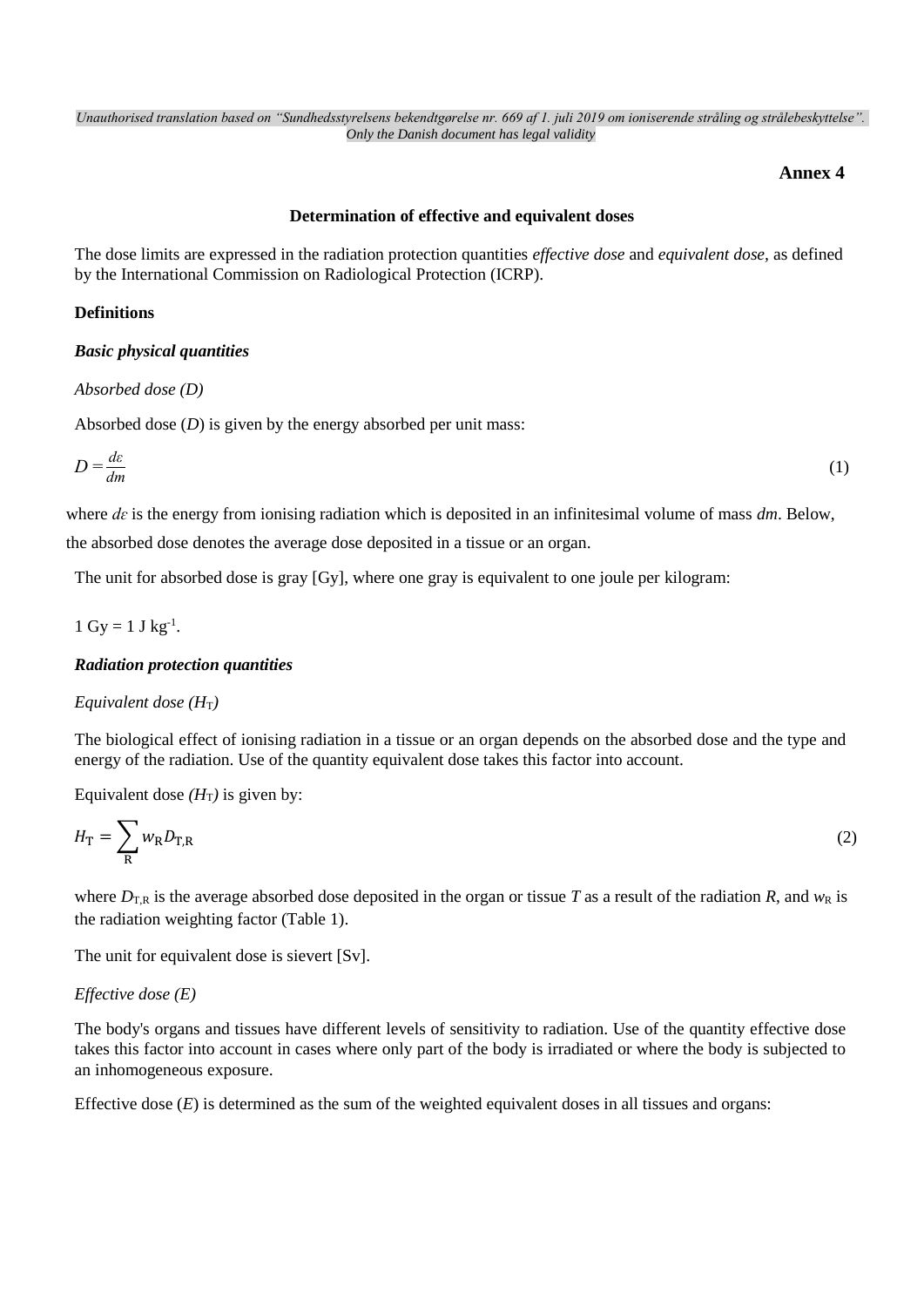$$
E = \sum_{\mathbf{T}} w_{\mathbf{T}} H_{\mathbf{T}} = \sum_{\mathbf{T}} w_{\mathbf{T}} \sum_{\mathbf{R}} w_{\mathbf{R}} D_{\mathbf{T}, \mathbf{R}} \tag{3}
$$

where  $H_T$  is the equivalent dose received by the tissue or organ *T*, and  $w_T$  is the tissue weighting factor for the tissue or organ *T* (Table 2).

The unit for effective dose is sievert [Sv].

*Table 1. Radiation weighting factors w*<sup>R</sup>

| Radiation type                                   | $W_{R}$                                                   |
|--------------------------------------------------|-----------------------------------------------------------|
| Photons                                          |                                                           |
| Electrons and myons                              |                                                           |
| Protons and charged pions                        | 2                                                         |
| Alpha particles, fission fragments, heavy ions   | 20                                                        |
| Neutrons, $E_n$ <sup>*</sup> < 1 MeV             | $2.5 + 18.2$ exp $\left(-\frac{\ln(E_n)}{2}\right)^2$ (6) |
| Neutrons, $1 \text{ MeV} < E_n < 50 \text{ MeV}$ | 5.0 + 17.0 exp( $-[ln(2E_n)]^2/6$ )                       |
| Neutrons, $E_n > 50$ MeV                         | $2.5 + 3.25$ ·exp(-[ln(0.04· $E_n$ )] <sup>2</sup> /6)    |

\*The unit for *E*<sup>n</sup> (neutron energy) is MeV

|  |  | Table 2. Tissue weighting factors $w_T$ |  |  |
|--|--|-----------------------------------------|--|--|
|--|--|-----------------------------------------|--|--|

| Organ or tissue       | W <sub>T</sub> |
|-----------------------|----------------|
| Bone marrow           | 0.12           |
| Colon                 | 0.12           |
| Lung                  | 0.12           |
| Stomach               | 0.12           |
| <b>Breast</b>         | 0.12           |
| Remaining tissues (*) | 0.12           |
| Gonads                | 0.08           |
| Bladder               | 0.04           |
| Oesophagus            | 0.04           |
| Liver                 | 0.04           |
| Thyroid               | 0.04           |
| Bone surface          | 0.01           |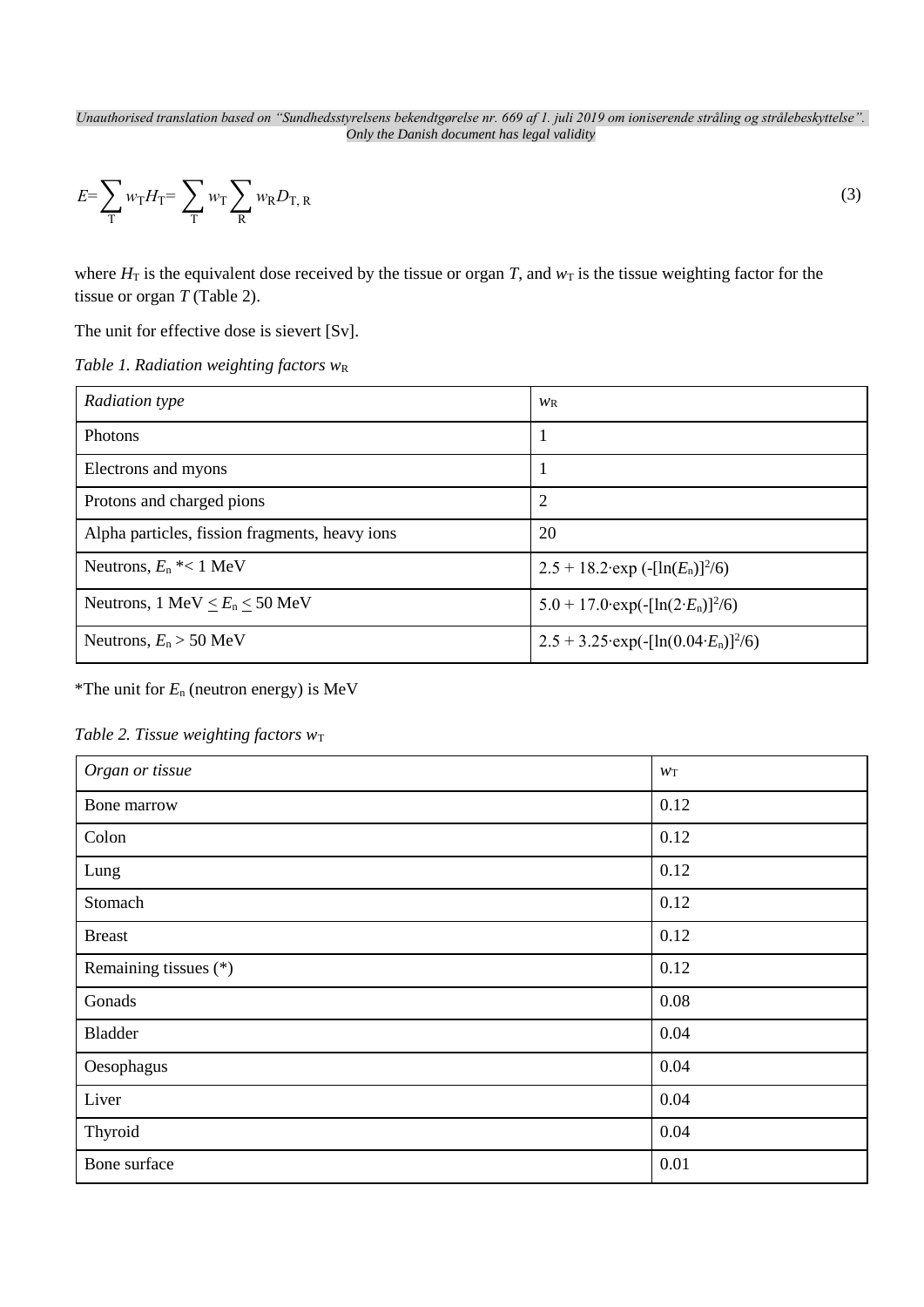| <b>Brain</b>                                                                                                                                                                                                                                                                                                                                 | 0.01 |
|----------------------------------------------------------------------------------------------------------------------------------------------------------------------------------------------------------------------------------------------------------------------------------------------------------------------------------------------|------|
| Salivary glands                                                                                                                                                                                                                                                                                                                              | 0.01 |
| Skin                                                                                                                                                                                                                                                                                                                                         | 0.01 |
| (*) $wr$ for remaining tissue (0.12) is applied to the arithmetic mean dose of the 13 organs and tissue types below, for each of the sexes. Remaining tissues: adrenals, extrathoracic<br>region, gall bladder, heart, kidneys, lymphatic nodes, muscle, oral mucosa, pancreas, prostate, small intestine, spleen, thymus and uterus/cervix. |      |

## **Determination of effective dose and equivalent doses from external exposure**

Individual radiological monitoring of an exposed worker for external exposure is normally performed by means of a personal dosemeter worn on the body. The personal dosemeter must be calibrated to measure the operational quantities recommended by ICRP and the International Commission on Radiation Units and Measurements (ICRU).

When measuring in a radiation field, e.g. for measurements at a workplace, use may be made of a measuring instrument calibrated to measure the operational quantities recommended by ICRP and ICRU.

## **Determination of effective dose from internal exposure**

The doses from intake of radioactive substances to be compared with the annual dose limits comprise the doses accumulated over a period of 50 years from intake of radioactive substances in the year in question. For intake in children, the doses must, however, be accumulated up to 70 years of age.

For determination of the effective dose following intake of radioactive substances, ICRP has calculated so-called dose coefficients for radionuclides for different categories of individuals and age-groups. The dose coefficients indicate the accumulated effective dose per unit intake from ingestion or inhalation of a given radionuclide.

The unit for the dose coefficients is sievert per becquerel [Sv/Bq].

If the intake of radioactive substances is not limited to a single mode of exposure (ingestion or inhalation) or to a single radionuclide, the total effective dose,  $E_{\text{Internal}}$ , from intake of radioactive substances is determined as follows:

$$
E_{\text{Internal}} = \sum_{j} e(\tau)_{j, \text{ing}} A_{j, \text{ing}} + \sum_{j} e(\tau)_{j, \text{inh}} A_{j, \text{inh}}
$$
\n(4)

where  $e(\tau)_{j,ing}$  and  $e(\tau)_{j,inh}$  are the dose coefficient for radionuclide *j* from ingestion (ing) and inhalation (inh) for the relevant category of individual and age-group. *A*j,ing and *A*j,inh are the activity of the associated intake of radionuclide *j* [Bq] from ingestion and inhalation, respectively.

The quantity of any intake will usually need to be assessed by means of a measurement or an estimate of the concentration of the radionuclide in question in inhaled air from excreta, e.g. urine, or of content in the body.

## **Determination of effective dose from radon at workplaces**

For a general assessment of potential doses to workers, the generalised conversion factor of  $6.7 \cdot 10^{-6}$  mSv  $\cdot$  h<sup>-1</sup>/(Bq/m<sup>3</sup>) may be used.

For a detailed calculation of effective dose from radon, please refer to the ICRP recommendations currently in force.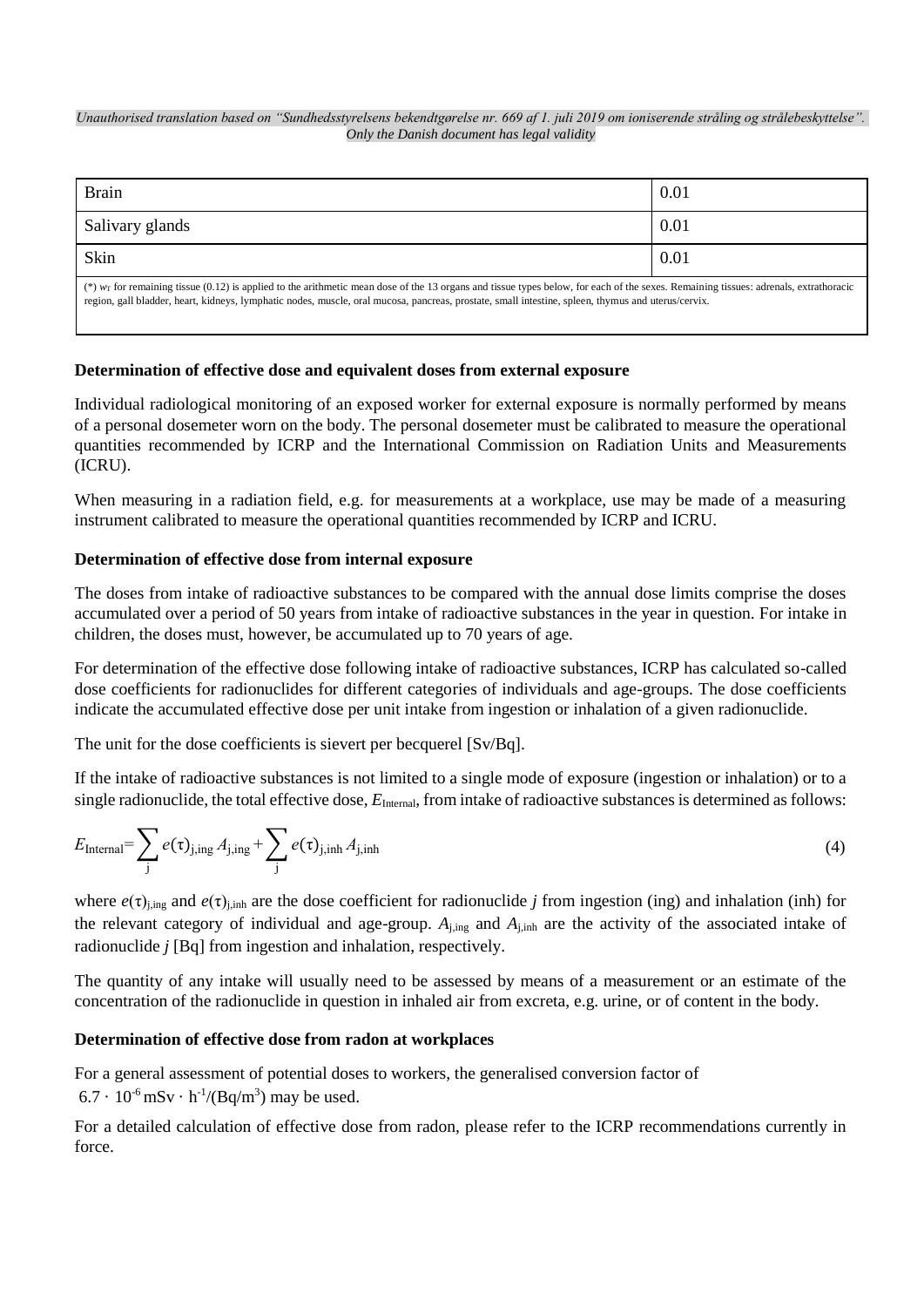## **Determination of the total effective dose**

The dose limits for the effective dose apply to the sum of doses received from all relevant radiation sources and exposure. Thus, if an individual is subjected simultaneously to external and internal exposure and possible contribution from radon at their workplace, the effective and equivalent doses from each type of exposure must first be measured or estimated as described above before the total effective dose can be determined:

# $E_{\text{Total}} = E_{\text{External}} + E_{\text{Internal}} + E_{\text{Radon}}$  (5)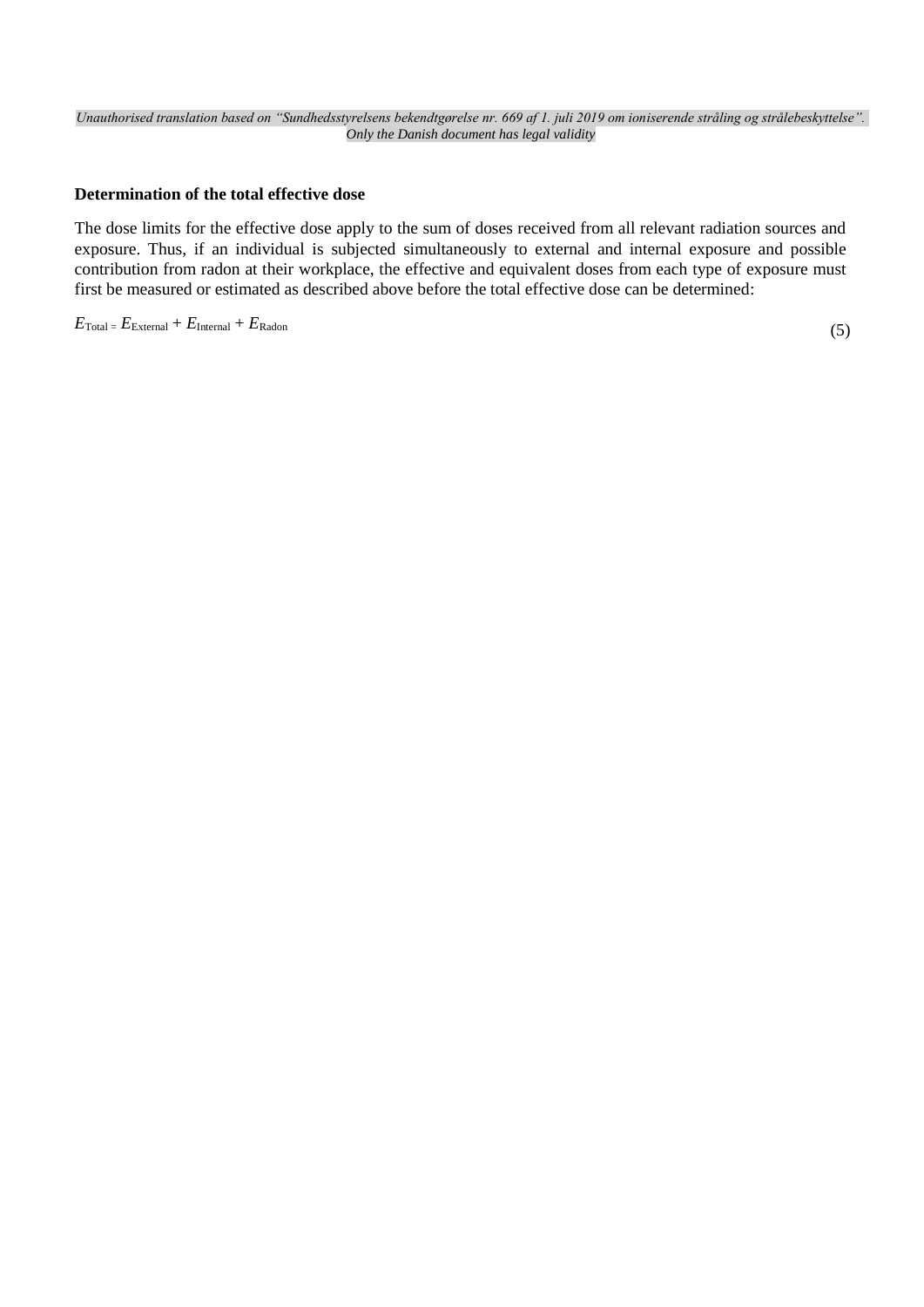## **Annex 5**

# **Dose values for immediate notification of the Danish Health Authority pursuant to Section 85**

| <b>Type of dose</b>                                                                                                                                    | Dose value for immediate notification of external<br>exposure [mSv] |  |
|--------------------------------------------------------------------------------------------------------------------------------------------------------|---------------------------------------------------------------------|--|
| Effective dose                                                                                                                                         |                                                                     |  |
| Equivalent dose to lens of eye                                                                                                                         |                                                                     |  |
| Equivalent dose to skin and/or extremities                                                                                                             | 50                                                                  |  |
| For doses from internal exposure, the dose values for immediate notification of the Danish Health Authority<br>are determined on a case-by-case basis. |                                                                     |  |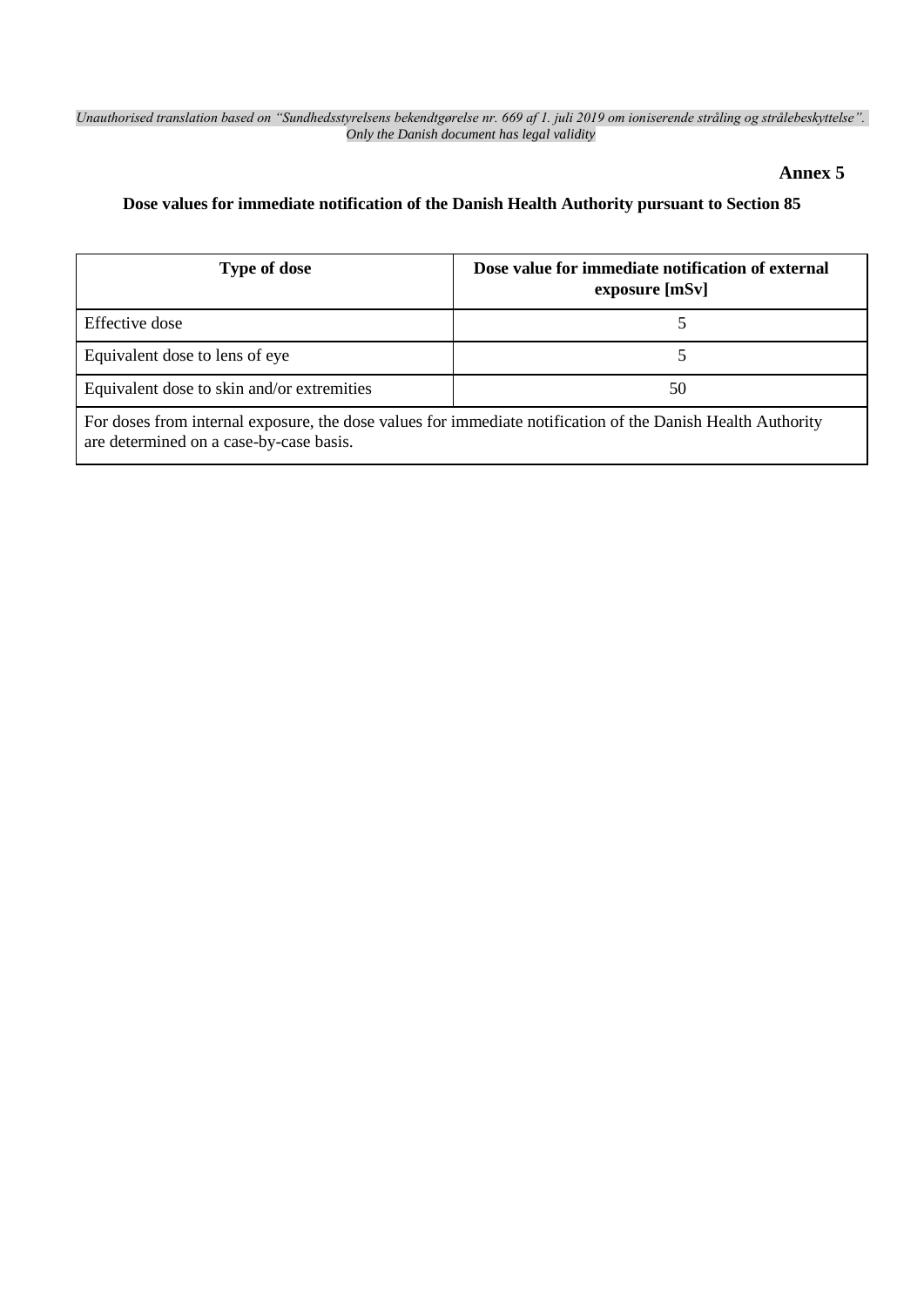## **Annex 6**

## **Requirement for notification to SRP concerning radiological monitoring of air and space crews; cf. Section 101**

The following data concerning radiological monitoring of air and space crews must be reported to SRP by 1 March of the following year:

- 1. The number of crew members who, in the preceding calendar year, were measured or estimated to have incurred a total effective dose from cosmic radiation in flight greater than 1 mSv distributed in the intervals:
	- Greater than 1 mSv but less than or equal to 2 mSv.
	- Greater than 2 mSv but less than or equal to 3 mSv.
	- Greater than 3 mSv but less than or equal to 4 mSv.
	- Greater than 4 mSv but less than or equal to 5 mSv.
	- Greater than 5 mSv but less than or equal to 6 mSv.
- 2. For crews who in the preceding calendar year were measured or estimated to have incurred a total effective dose from cosmic radiation in flight greater than 6 mSv, the following data: Name, civil registration no. ("CPR-nummer") and individual annual effective dose.